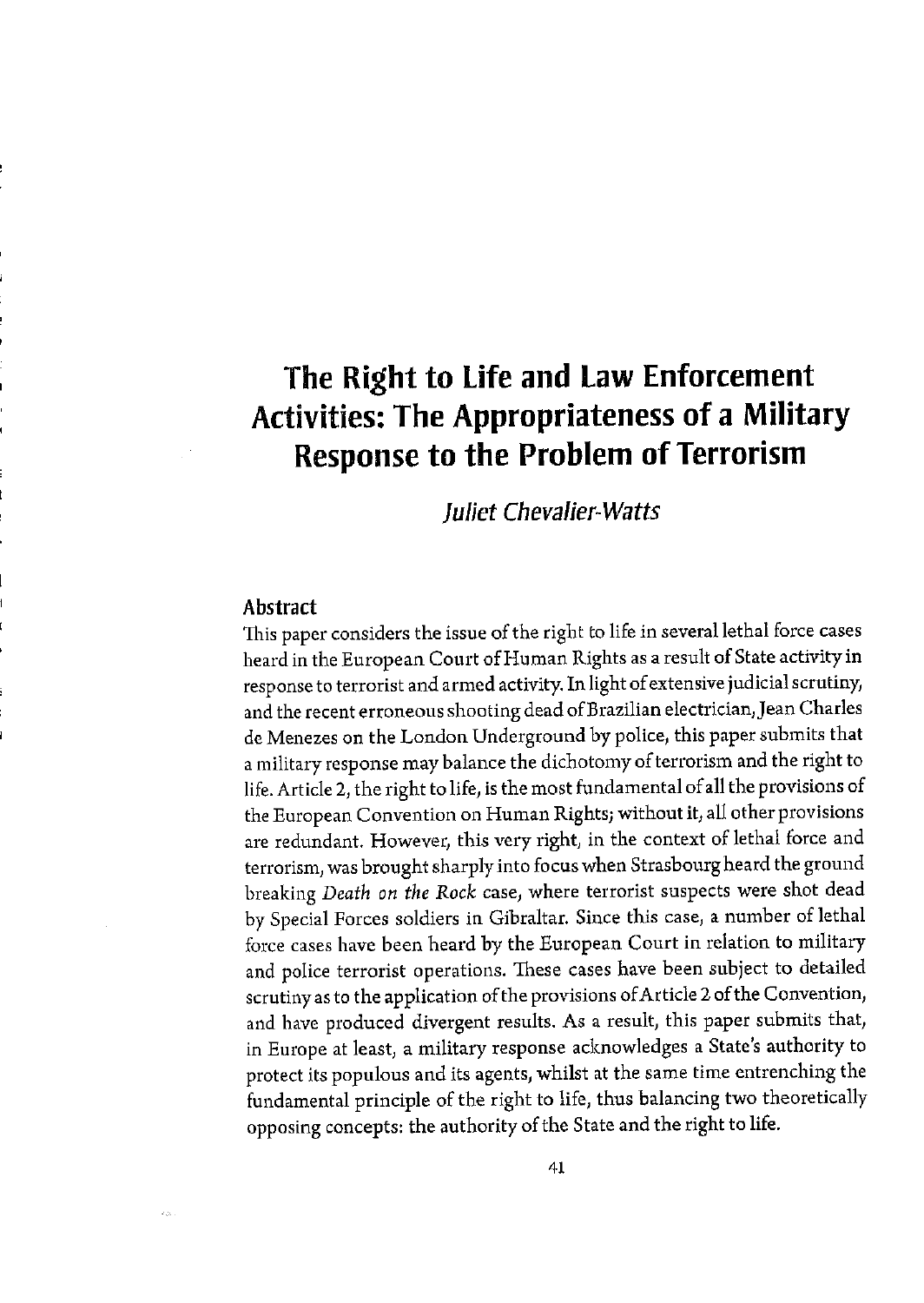**Key Words:** Right to life, European Court of Human Rights, terrorism.

\*\*\*\*\*

# **Introduction**

This paper considers the issue of the right to life in several lethal force cases heard in the European Court of Human Rights as a result of State operations in response to armed and terrorist activity.

I will submit that in light of extensive judicial scrutiny, and in light of the recent erroneous shooting dead of Brazilian electrician, Jean Charles de Menezes, on the London Underground by British police, that a military response may balance the dichotomy of terrorism and the right to life.

Before delving into the fundamental issues of the paper, it is worthwhile just taking a moment to outline the key legislative provision that is the focus of this paper, and upon which the relevant case law takes its authority.

Article 2, the right to life, is the most fundamental of all the provisions of the European Convention on Human Rights; it enshrines one of the most basic values of a democratic society.' Without it, all the other provisions are redundant.' Article 2 provides that:

- (1) Everyone's right to life shall be protected. No one shall be deprived of his life intentionally...
- (2) Deprivation oflife shall not be regarded as inflicted in contravention of this Article when it results from the use of force which is no more than absolutely necessary:
	- (a) in defence of any person from unlawful violence;
	- (b) in order to effect arrest or to prevent the escape of a person lawfully detained;
	- (c) in action lawfully taken for the purpose of quelling a riot or **insurrection.**

Article 2 therefore affords lawful exceptions to the requirement of the right to life.

Exceptions may only occur if the High Contracting Party can show that the force was 'no more than absolutely necessary'. This is a more stringent test than that required by Articles 8-11 of the Convention. Therefore, Article 2 may be said to be a ban on unlawful killing by State agents. 3

The obligation therefore is for the State to establish legal rules that prevent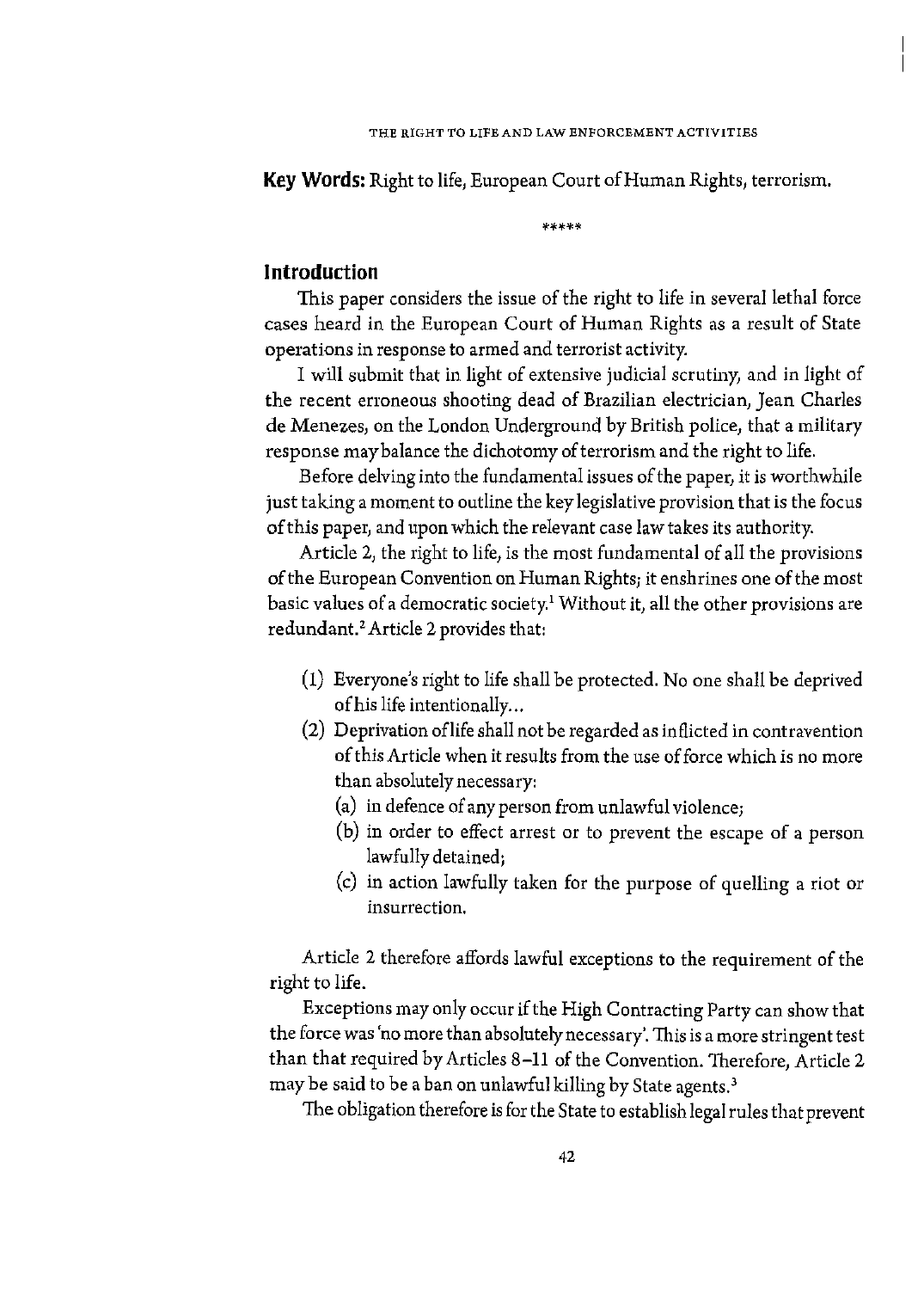the taking of life by any Stage agent, or indeed, any person. When a life is taken, the method of taking that life must fall within the categories outlined in Article 2.4

So the text of Article 2 covers intentional killings and also situations where the use of force results in a death, which is an unintended outcome. Any use of force must be no more than absolutely necessary for the achievement of the purposes set out in Article 2. Therefore the use of force must be strictly proportionate to the achievement of the permitted aims.<sup>5</sup>

Consequently where there has been loss of life, those actions that brought about the loss of life may be subject to scrutiny under Article 2.<sup>6</sup> However, such scrutiny did not begin its real evolution until relatively recently. The case of *McCann v United Kingdom,* or the *Death on the Rock* case, was the catalyst that began the exponential evolution of the jurisprudence of European case law in relation to lethal force cases.

1he case of *McCann* is of particular relevance to this paper for a number of reasons. Firstly it was the case that established a number of procedural obligations with which States must comply. Secondly, the principles that were established by the European Court in this case were the basis for the Court's scrutiny of all subsequent lethal force cases. Thirdly, it is a military lethal force case. As a result, this paper submits that although Strasbourg may consider the principles established in *Mc Cann* in each police and military lethal force case, the actual application of those principles differs depending on whether the Court is applying the principles to a police lethal force case, or a military lethal force case.

The case of *McCann* arose when three IRA suspects were shot dead by SAS operatives in Gibraltar as a result of an anti-terrorist operation. This was the first time that the European Court had had the opportunity to scrutinise a lethal force case, because prior to *McCann,* all other cases being brought under Article 2 had either been screened out for failing to comply with procedural obligations, or had been decided by the Commission, as it existed at that time.

The effect of the Court's consideration of the obligations under the Convention in this seminal case was to secure a realistic and pragmatic prohibition of arbitrary killing by State agents.<sup>7</sup> This was achieved by authorising the Court to examine, inter alia, the planning and control of the operation that resulted in the lethal force, and creating an obligation to carry out an effective official investigation. Such duties and obligations protect the lives of all individuals, however, such protection comes with a

 $\sim$  .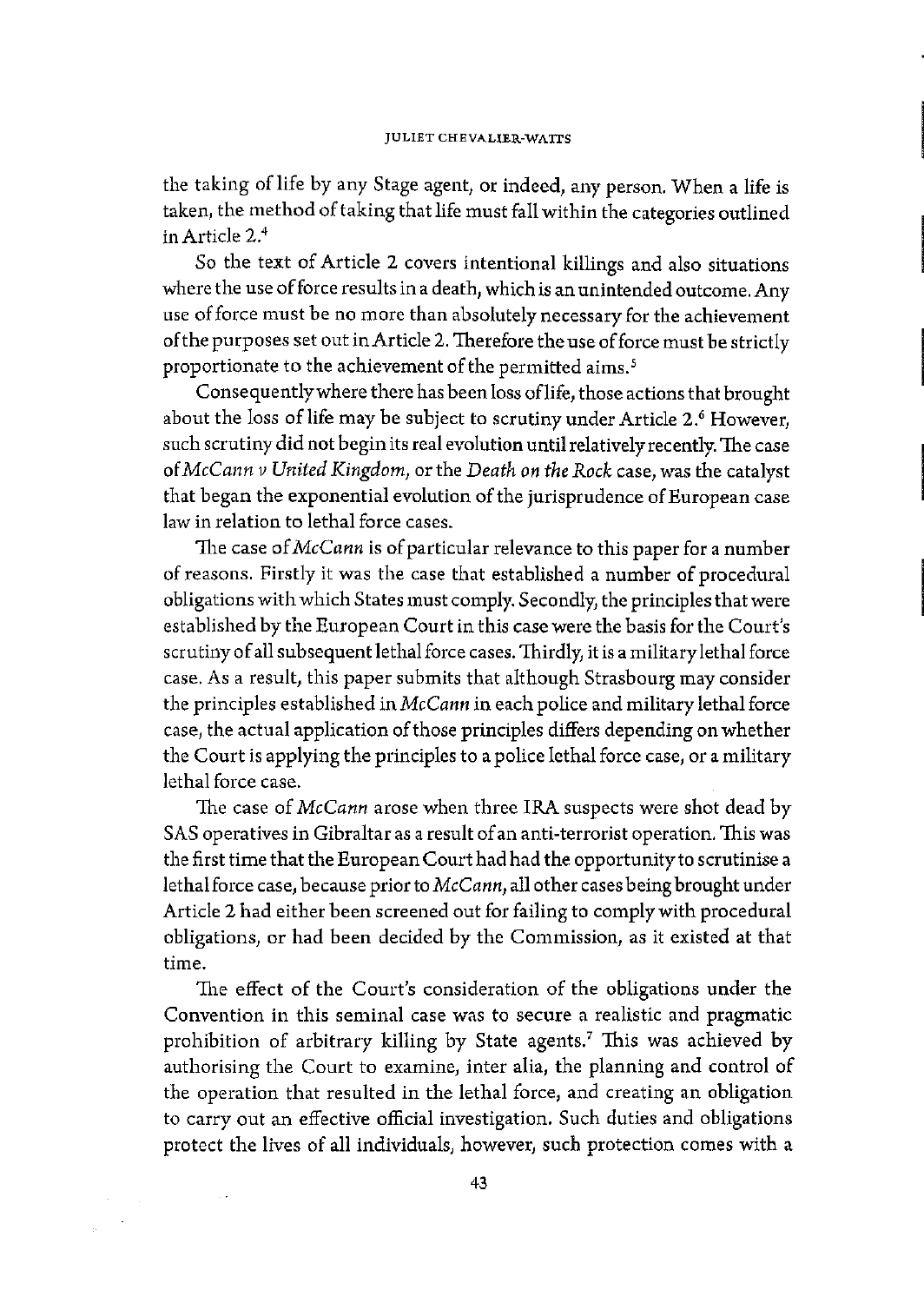price. The Court in *McCann* noted that a terrorist attack presents the State with a huge challenge. On the one hand the State must have a regard to the protection of the lives ofits civilians and agents, and on the other, in light of the obligations flowing from the Convention and domestic law, it must have minimum resort to using lethal force against terrorist suspects.<sup>8</sup> Such an approach therefore enshrines the basic values of a democratic society, $\theta$  that of ensuring that the Convention is an instrument to protect all individual human beings, regardless of beliefs or motives. Nonetheless, in order to achieve such protection, the safeguards must be practical and effective.10

This paper will now examine the approach of the Court in relation to key themes arising from police and military lethal force cases, before returning to areas of concern arising from the Jean Charles de Menezes' shooting.

# **Military Lethal Force**

Since the case of *McCann,* the Court of Strasbourg has not shied away from posing significant questions regarding the use of military force during law enforcement operations, especially in relation to countering terrorist and insurgency activities. There has been a sense of unease about the way in which the European Court has approached such military cases as there is a belief that such cases should be judged under the law of armed conflict, or international humanitarian law, as *lex specialis.* Instead, the European Court has, arguably, applied international human rights law to address such situations.<sup>11</sup> It is not the purpose or remit of this paper to assess the issues of lex specialis, but suffice to say that it is the author's opinion that human rights law has become *lex specialis* for the European Court in right to life cases arising out of armed conflicts.<sup>12</sup>

As noted, the case of *McCann* created a sea change in the jurisprudence of Strasbourg, and as such provided the framework from which the Court was authorised to review the planning and control of the operation, and the obligation on a State to carry out an effective investigation following the killing. The case of *Ergi v Turkey13* followed on from *McCann* and not only recognised the principles established by its predecessor,<sup>14</sup> but also widened the application of the principles established in the *Death on the Rock* case.

The case of *Ergi* concerned the shooting dead by Turkish military security forces of the applicant's sister during a planned armed ambush operation designed to capture members of the Kurdish Workers' Party (the PKK), a guerrilla organisation. The Government in the case of *Ergi* asserted that the Court's authority to examine a case of lethal force is limited only to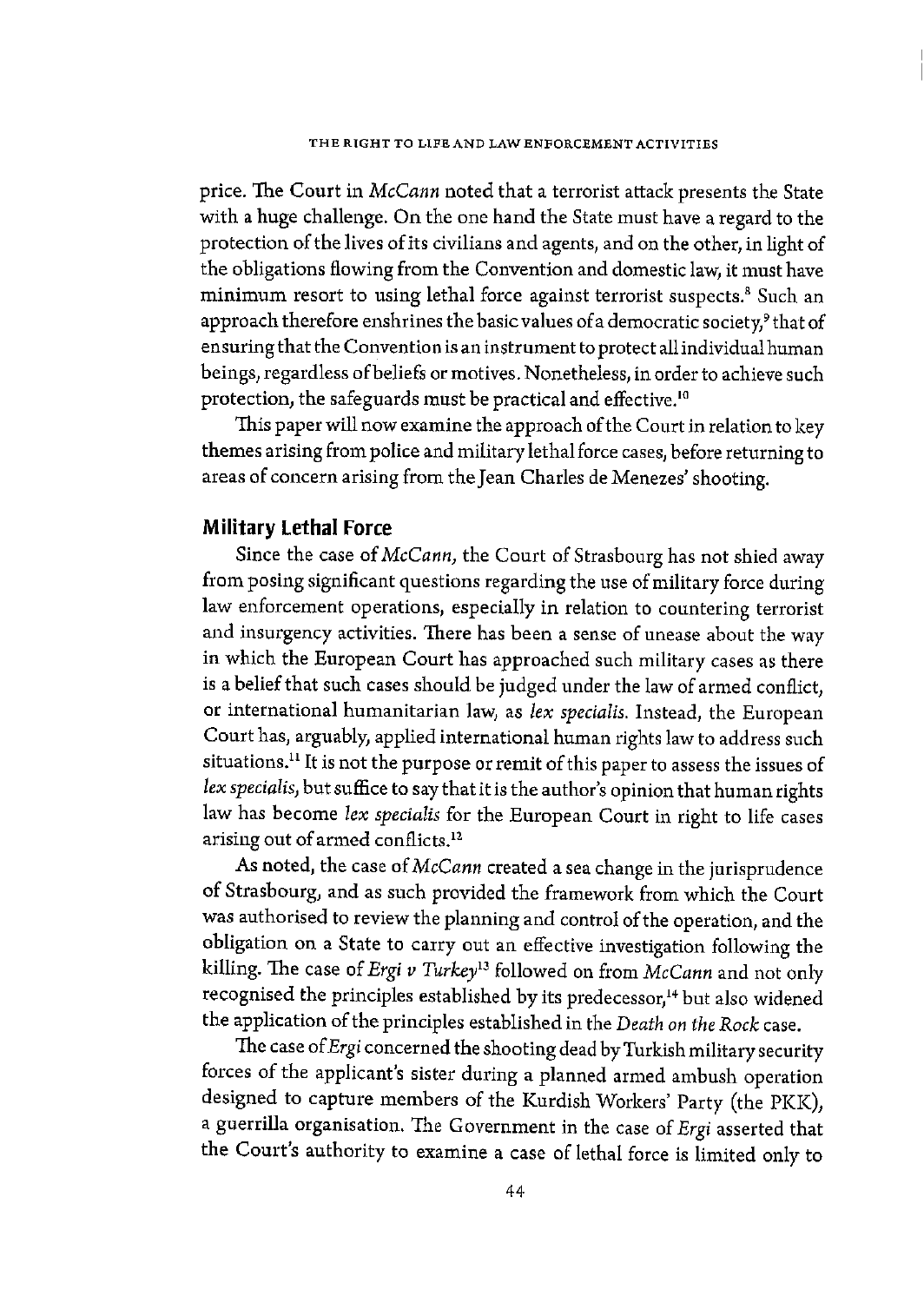### **JULIET CHBVALIBR-WATI'S**

circumstances as described in *McCann.* In other words, where there is clear evidence that the death was as a result of the actions of State agents. <sup>15</sup> Strasbourg however swiftly rebutted such a presumption, commenting that the obligation to investigate a lethal force death was not confined to cases where it had been established that the killing had been caused by a State agent. 16 Indeed, as the Court noted "mere knowledge of the killing on the part of the authorities" will actually trigger the obligation to carry out an effective investigation into the death, regardless of whether an official complaint has been lodged with the relevant authorities.<sup>17</sup> As a result of detailed scrutiny by the Court, the majority held that Turkey breached Article 2 on account of the planning and conduct of the security forces' operation, and in respect of its failure to carry out an adequate and effective investigation into the death of the applicant's sister.<sup>18</sup> What is also evidently clear from the judgment of the Court is that even though Strasbourg is eminently aware of the difficult security situation being presented by Turkey, where threats to its civilians and agents are without doubt an unpleasant reality, the Court recognises that the obligations under Article 2 entrench the fundamental ethos of the right to life. Thus "neither the prevalence of violent armed clashes nor the high incidence of fatalities"<sup>19</sup> can displace those obligations. As a result, a military response serves two purposes: firstly, a State may protect its national interests. Secondly, the obligations flowing from the Convention require that a State examine its procedures and conduct relation to terrorist operations so that individual rights are balanced against the seriousness of the circumstances. $^{20}$ So the case of *Ergi* entrenched the principles set forth in the case of *McCann,*  whilst reiterating "effective political democracy and the safeguarding of human rights."21

More recently, the difficulties facing Russia and its turbulent relationship with Chechnya presented seemingly huge challenges for the European Court when the first cases from Russia were heard citing breaches of Article 2 in relation to military lethal force cases. Strasbourg had to apply those principles established *inMcCann,* and entrenched *inErgi,* to cases involving large-scale military operations in response to widespread insurgency activity.

The conflict between Chechnya and Russia is rooted in centuries of history with calls to fight the Russian conquest being recorded in the 1700s. Since that time, peace between Russia and Chechnya has been tenuous. In 1994, the Russian Federation failed to placate Chechnya when it demanded independence from Russia, and Moscow began the first Chechen war in an attempt to preserve constitutional order, although this war ended in 1996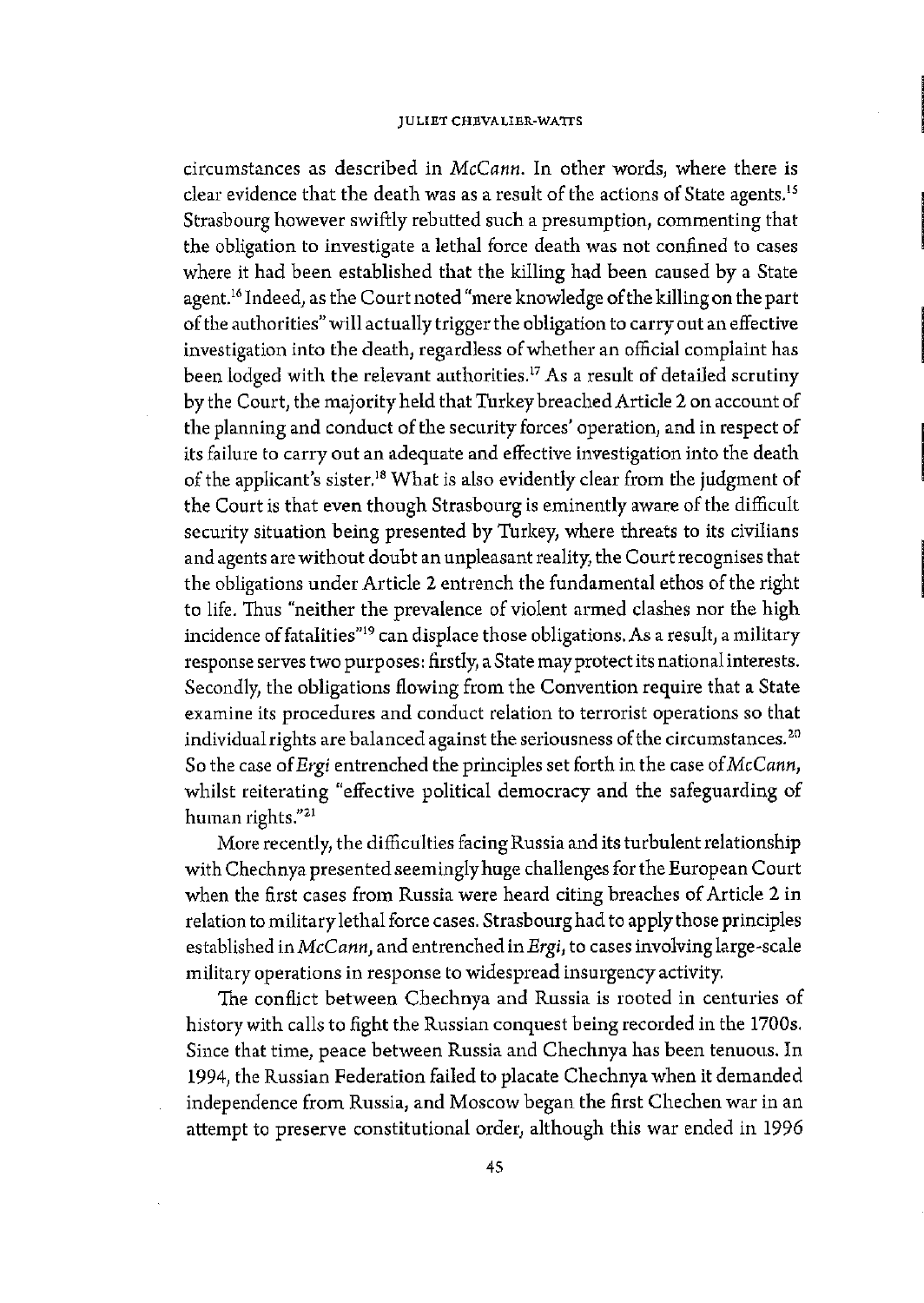### **THE RIGHT TO LIFE AND LAW ENFORCEMENT ACTIVITIES**

after an agreement was signed to signify a ceasefire. Unfortunately the issue of independence was not settled and serious criminal activities flourished in Chechnya as its presidents failed to establish law and order. In 1999, the new Russian President, Putin, asserted his authority and ordered a massive military advance in Chechnya in an attempt to quash criminal armed groups and to undermine any beliefs of independence.<sup>22</sup> Since the second war against Chechnya began, the hostilities have included serial aerial bombing over civilian routes and villages, enforced disappearances and the use ofinhumane weapons, including cluster bombs. Russia has continually denied any existence of an armed conflict, thus avoiding any breaches of the Geneva Convention, 23 and instead refers to the events plaguing Russia and Chechnya as terrorism and banditry.<sup>24</sup> This reflects the approaches taken by the Turkish and British Governments, who have also denied the existence of an armed conflict in relation to the activities of the PKK and the IRA respectively, and instead characterised their operations as counter-terrorism, thus to be countered with law enforcement operations. As a result, international humanitarian law was inapplicable, hence the only route available to victims' families was that of international human rights law, under the European Convention on Human Rights.<sup>25</sup>

Certainly Europe has no issues with regard to its authority to scrutinise such armed conflicts, regardless of the name adopted by the State, on the proviso that such conflicts "occur within the territory of the State or areas under its effective control"<sup>26</sup> and certainly the conflict between Russia and Chechnya falls within that construct. Nonetheless, the challenge for the Court was whether the principles enunciated so clearly in the *Death on the Rock* case could be applied coherently, and without undermining the ethos of a State's sovereignty, in military cases on such a large scale.

Although many Chechen cases have now come before Strasbourg as a result of loss of life and enforced disappearances during the conflict, this paper will concentrate on two of the the trilogy of cases whereby the Court delivered its first judgments concerning right to life violations in Chechnya. The cases *ofisayeva, Yusupova and Bazayeva v Russia27 (Isayeva* I) and *Isayeva v Russia28 (Isayeva* II) were delivered in February 2005.

The case of *Isayeva I* arose out of a claim that the Russians had indiscriminately bombed a civil convoy evacuating the town of Grozny via a so-called "humanitarian corridor". During the evacuation, the Russian military set up a road block along the corridor and ordered the civilians to return to the town. As the convoy was undertaking the return, Russian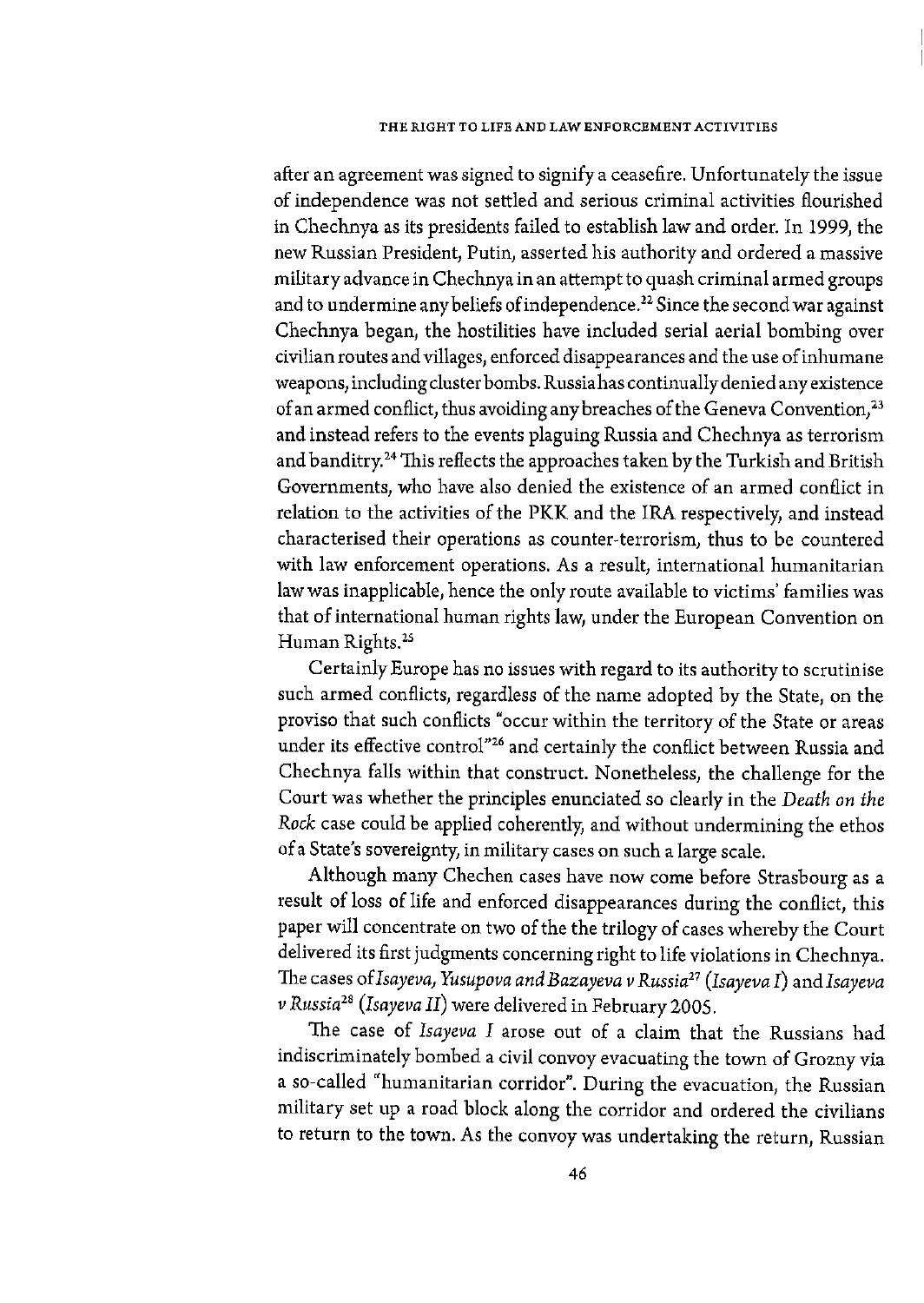military planes carried out a bombing campaign on the convoy, resulting in many deaths and injuries of civilians. 29

In the case of *Isayeva II,* a large number of Chechen rebels entered the village ofKatyr-Yurt, which was not expected by the villagers. Further, Katyr-Yurt had been declared as a "safe zone" thus attracting refugees from other districts of Chechnya. A safe passage was offered to village residents during the military operation but it is believed that the rebels prevented many people from leaving. The Russian military launched an aerial attack on the village resulting in significant civilian deaths and injuries. 30

In both cases, the Court took time to comment that the situation that existed in Chechnya at that time called for exceptional measures to be taken by the State in order to retain control and suppress insurgency activity. As such, those measures could include military operations and indeed may justify the use of lethal force.<sup>31</sup> Such acknowledgement by the Court affirms State sovereignty, which is, perhaps, not a surprising approach: the underlying concept of the Convention is that of unity between High Contracting Parties, thus the Court must always have in its contemplation the voluntary nature of the obligations under the Convention. However, for such extraordinary measures to be taken by a State, there must be a balance between "the aim pursued and the means employed to achieve it".<sup>32</sup>

Relying on the principles established in *McCann,* the Court scrutinised both the planning and carrying out of the military operations, and also the obligation to carry out an effective investigation.

In the case *ofisayevaI,* the Court was highly critical of the Government's contentions that the use of heavy combat weapons was a legitimate pursuit of its aims, that of quashing insurgency activity, as the Government's contentions were "contradicted by a substantial mass of other evidence presented to the Court."33 In light of this damning criticism, the Court found that Russia did not plan and execute its operation with the requisite care required and its response to the insurgency activity was disproportionate to the pursuit of **its aims.** <sup>34</sup>

In the case of *Isayeva II,* the Court was no less critical, noting that the use of such indiscriminate weapons "stands in flagrant contrast with [the] aim and cannot be considered compatible with the standard of care prerequisite to an operation of this kind involving the use oflethal force by State agents."<sup>35</sup> Indeed, the Court went further in its criticism, noting that it was impossible to reconcile the degree of caution required of a law enforcement body with the use of massive weaponry in a populated area without evacuating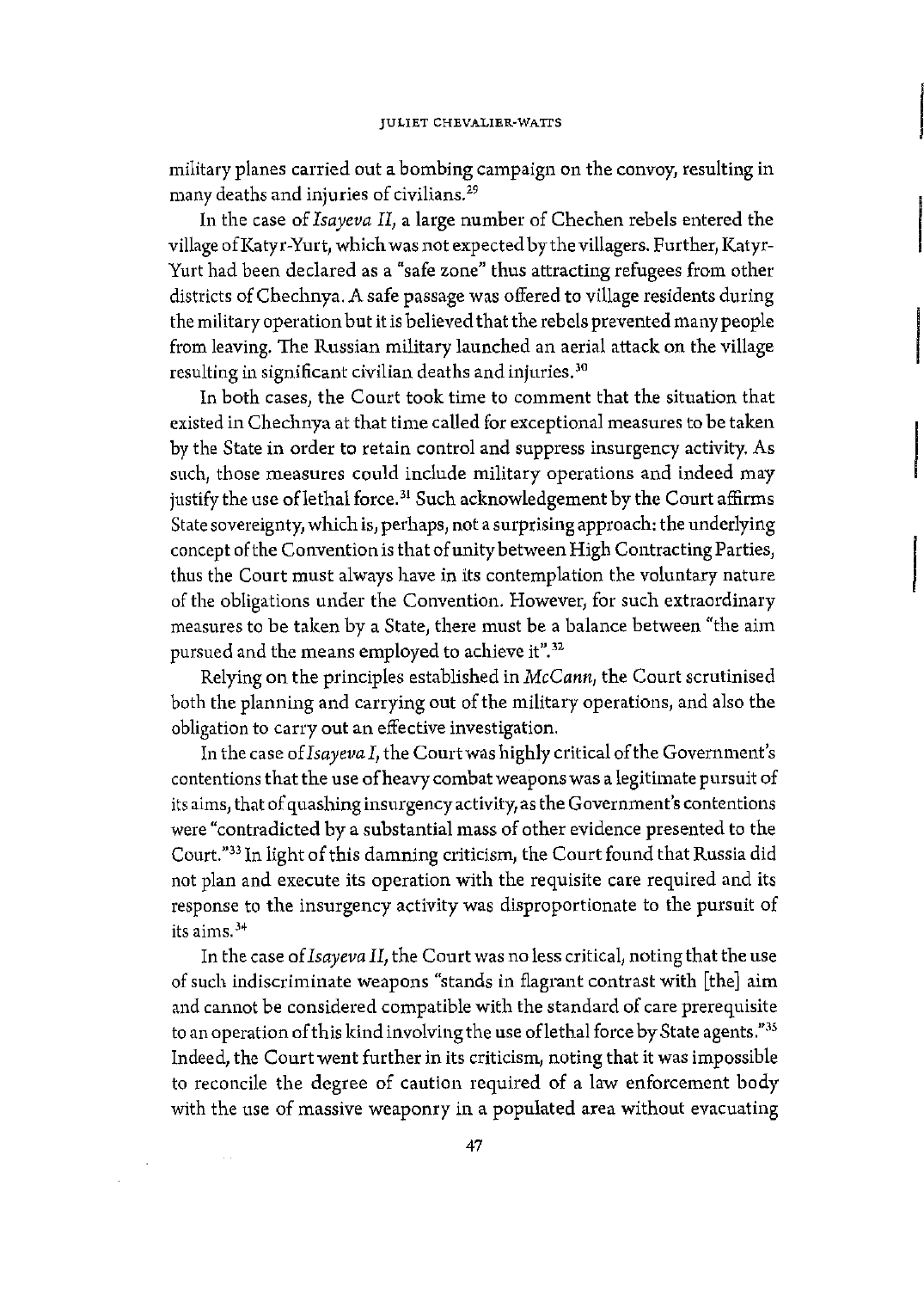civilians in peace time. 36 lt is of no surprise therefore that the Court found Russia in breach of Article 2 in relation to the planning and execution of the operation.<sup>37</sup>

The Court was no less scathing ofRussia's attempt to conduct an effective investigation in both cases. For an investigation to be effective, the authorities must act "of their own motion once the matter has come to their attention";<sup>38</sup> for the investigators to be independent; and for it to lead to the determination of whether the force was justifiable and to the identification and punishment of those responsible, although this is an obligation of means, not necessarily result. <sup>39</sup>

Whilst the Court acknowledged that there may be circumstances that delay or make investigations difficult, a prompt and effective investigation is crucial in maintaining public confidence in the State's adherence to the rule of law and "preventing any appearance of collusion in or tolerance of unlawful acts."40

What is interesting to note is that in the case of *McCann,* the Court did concede that the actual investigative procedure was flawed in places, but did not consider that the alleged shortcomings substantially hampered the carrying out of an effective investigation. Neither did the Court determine it necessary to instruct what form an investigation should take, and under what conditions it should be conducted.41

However, the Court in the Chechen cases no longer felt so constrained by such limitations, and indeed felt compelled to comment on many aspects that rendered the investigations seriously flawed in many respects. In the case of *Isayeva* I, it was noted that the investigation did not take sufficient steps to identify victims and witnesses and that there were inordinate delays in the processes. Further, in an uncharacteristic fashion, Strasbourg even responded to the Government's assertion that the applicants undermined the investigation process by suggesting that the Government should have contemplated that the applicants would be feeling vulnerable, fearful and insecure thus would make their assistance in the investigation problematic.<sup>42</sup>

The Court was equally critical of the investigation carried out in the case of *Isayeva II* and saw fit to comment on the flaws in the process and how the processes may have been improved to comply with the procedural requirements of the Convention. 43

Such an approach reflects the determination of Strasbourg to ensure accountability and enforce human rights, even when a State is facing extraordinary territorial problems. I concur with the Court's determined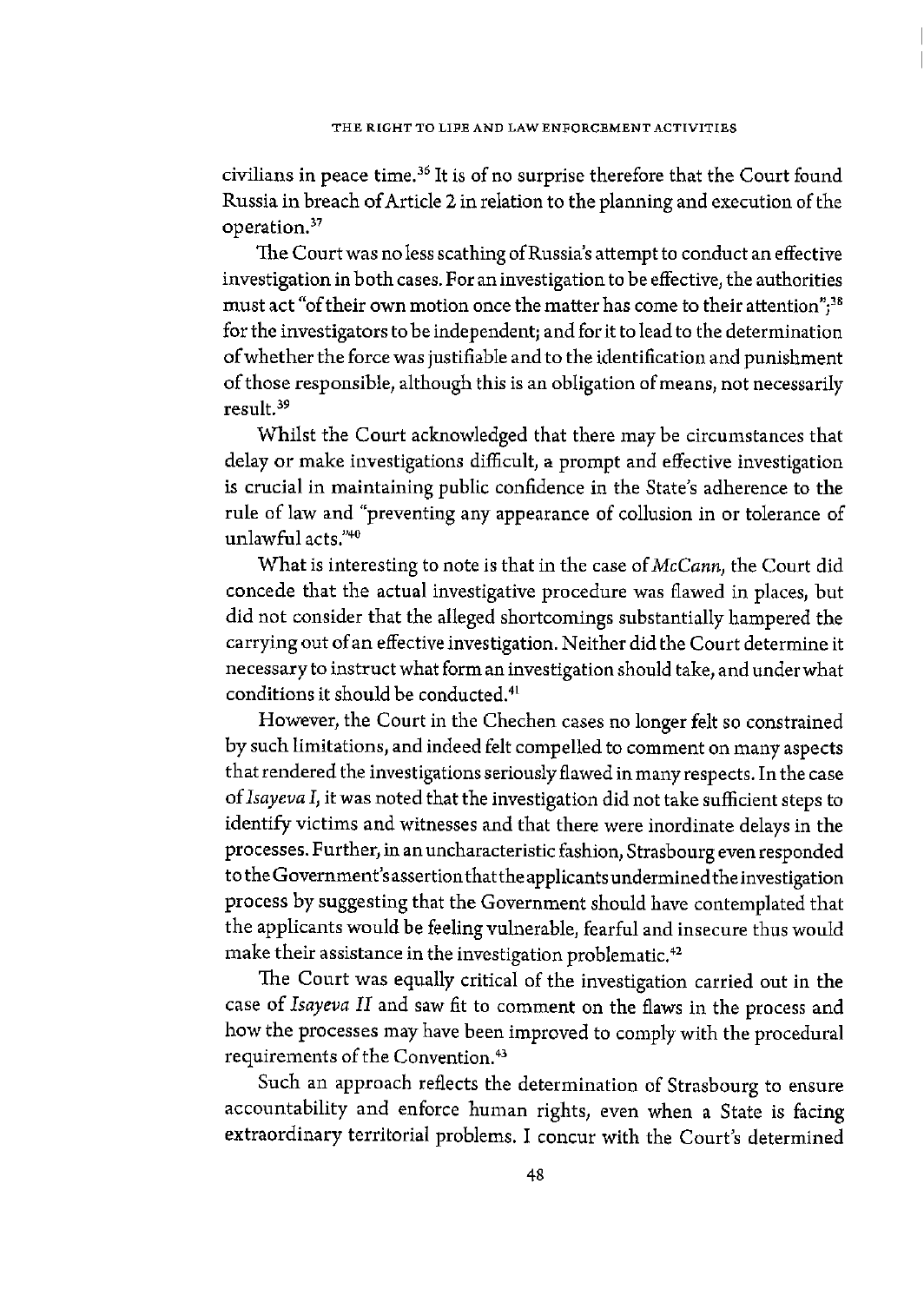examination of the State's compliance with the two procedural obligations. Such robust scrutiny allows the Court to assess the legality of a State's actions without necessarily interfering with a State's substantive responsibilities, therefore a High Contracting Party's voluntary status is respected whilst ensuring that human rights are safeguarded. It is not unreasonable therefore to assume that such rigorous scrutiny would be applied in the same manner to lethal force cases arising from police operations. This paper however submits that Strasbourg has a "tendency to find that the police have not failed in their Convention duties."44 It is to this matter that this paper now turns.

## **Police Lethal Force**

In the case of *Brady v United Kingdom,* 45 James Brady was shot dead by police at a club in the north east of England. The police had been informed that Brady, along with others, was planning on carrying out an armed robbery at a club, although the police were also informed that the firearm that Brady would be carrying would be an imitation firearm. However, the police officers involved in the operation were told to treat all firearms as real, unless proven otherwise, and were informed that Brady had military training.

The police discussed a number of options with regard to the planning and execution of the operation. These options were:

- An armed ambush at the club; or
- The introduction of a strong police presence in the club and the surrounding area before the operation; or
- Arresting the suspects at their homes before the armed robbery took place.<sup>46</sup>

The second option was rejected because the Superintendant considered that although it would prevent the robbery that night, the suspects might return at a later date, and it would also be safer to remove potential threats as soon as possible. The third option was rejected because of the possibility that there would not be enough evidence to ensure a successful prosecution against the offenders. As a result, the police selected the first option as being the most appropriate in the circumstances.

The complainant, Brady's father, argued that the first option brought about circumstances that endangered Brady's life that were unjustifiable. He submitted that those planning the operation failed to have regard to the inevitability of the use of lethal force as deploying armed officers at night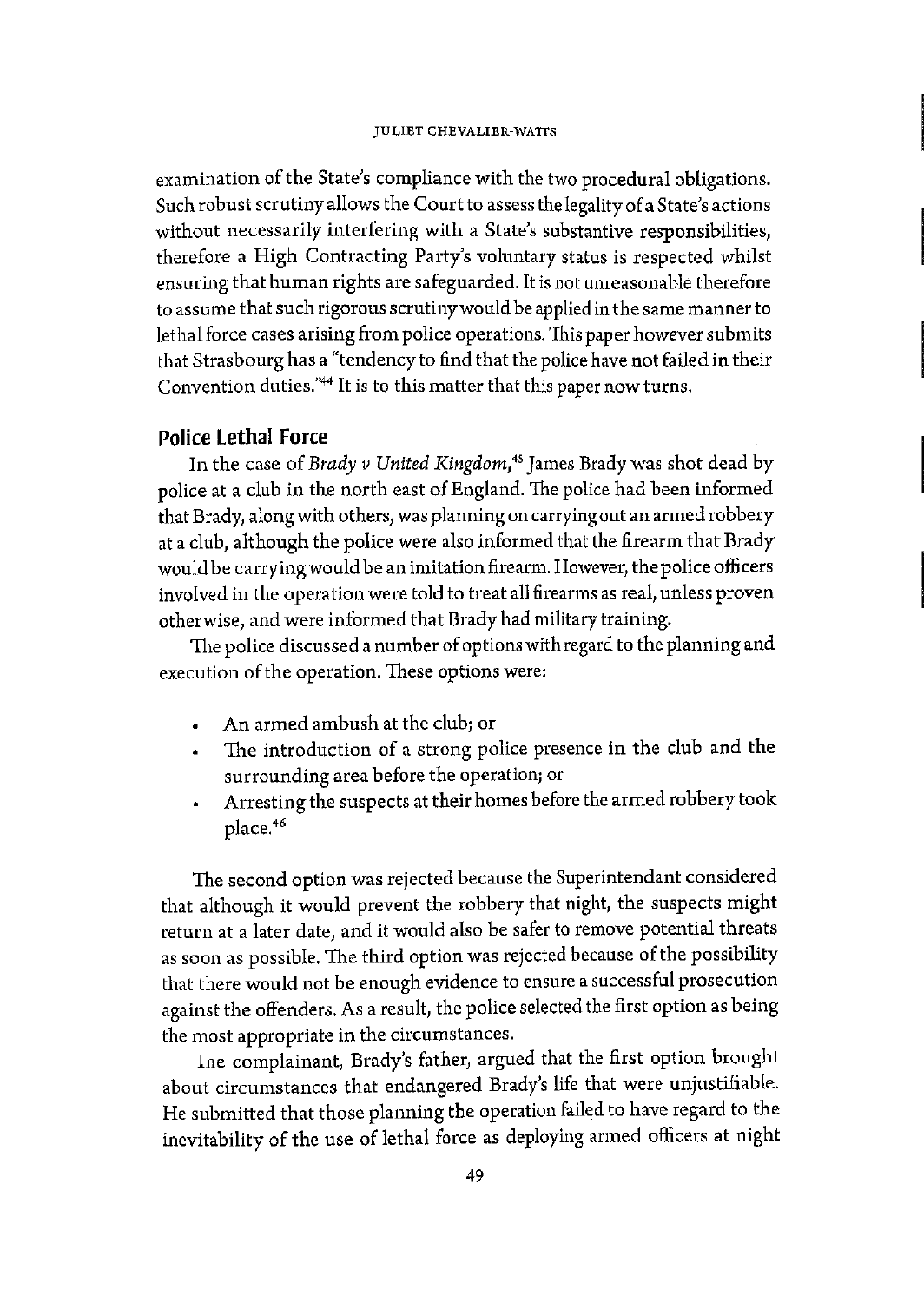in a confined space to ambush armed suspects posed huge risks that the offenders would react defensively thus giving rise to a lethal force response by the police. Indeed, the complainant contended further that the police knew about the robbery four days in advance, yet the planning took place a mere six hours before the incident.<sup>47</sup>

During its considerations, the Court was not persuaded that the police's plan to carry out an armed ambush "rendered the execution of the operation incompatible with the requirements of the Convention."48 Further, "if there had been insufficient evidence of a crime having been committed, there would have been no possibility of bringing criminal charges or a prosecution."<sup>49</sup>

At first sight, this approach suggests a pragmatic approach by the Court. However, this very approach is in direct contrast with that taken by the Court in the case *ofMcCann.* In the latter case, the British Government submitted that it would have been unreasonable to arrest the IRA suspects as:

> there might not have been sufficient evident to warrant the detention and trial of the suspects. Moreover to release them, having alerted them to the authorities' state of awareness but leaving them or others free to try again, would obviously increase the risks. Nor could the authorities be sure that those three were the only terrorists they had to deal with or of the manner in which it was proposed to carry out the bombing.<sup>50</sup>

This argument echoes the submissions made by the police in the case of *Brady,* and yet the Court in *McCann* was quick to rebut the Government's submission, noting that not preventing the suspects' entry to Gibraltar "must be considered to outweigh the possible consequences of having insufficient evidence to warrant their detention and trial. .. [ a]s a result, the scene was set in which the fatal shooting...was a foreseeable possibility if not a likelihood."<sup>51</sup>

I am unable to distinguish between the pleadings of the two cases, except perhaps for the seriousness of the situation. In the case of *McCann,* Gibraltar was at serious risk ofbeing subject to a terrorist attack, either at that moment, or in the near future. In the case of *Brady,* the armed robbery was to be carried out at night, away from the general public and with likely imitation firearms. I would argue therefore that it would have been even more important for the Government in the *McCann* case to have ensured that enough evidence was available to bring a secure conviction to protect the general public.<sup>52</sup>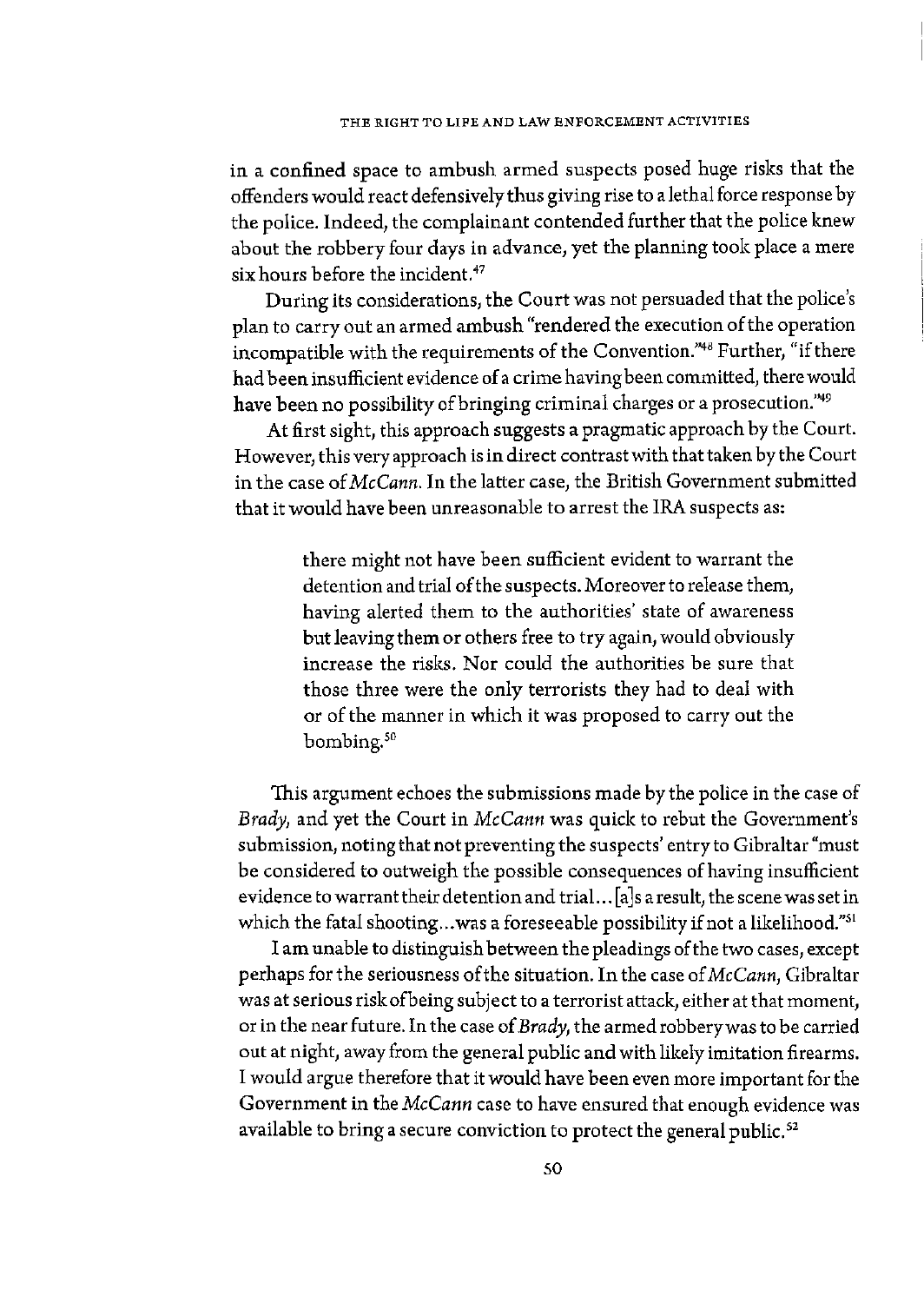The Court however was convinced that not arresting Brady was merely a reflection of the flexibility required of such operations that are subject to evolving circumstances, 53 and yet in *Mc Cann,* not arresting the suspects prior to the operation was far from being construed as being part of flexible and evolving circumstances, and instead was condemned "as being surmountable to a poorly organised and executed operation."<sup>54</sup>

Such dramatic discrepancies in the approaches taken by the Court cannot easily be rationalised, and as such create a certain sense of unease about the way in which Strasbourg approaches military and police lethal force cases. Nonetheless, such discrepancies also suggest that military responses to possible terrorist activities may ensure that the right to life is more vigorously assessed.

The recent case of *Giuliani and Gaggio v Italy"* provides further evidence of such an approach. This case arose as a result of the death of Carlo Giuliani, a demonstrator, when he was shot dead by a member of the carabinieri<sup>56</sup> during violent demonstrations at the G8 Summit in 2001. The Italian Government submitted that that there was no cansal link between the shot fired by the carabinieri and the actual death of Giuliani, as the bullet only struck the demonstrator as a result of "highly unusual and unforeseeable circumstances.''57 The carabinieri, having been injured in the demonstrations, was ordered to take refuge in a Landrover Defender jeep, which was then surrounded and attacked by demonstrators. The carabinieri fired two shots with his pistol, and one bullet hit Giuliani in the face, causing the fatal injury; it was not possible to determine the exact trajectory of that bullet but it is likely that it ricocheted off a stone that had been thrown by an unknown demonstrator.<sup>58</sup>

In its assessment the Court acknowledged that the individual who fired the shot did so in a state of panic and in belief that his life was in real and imminent danger, which falls within the scope of Article 2,<sup>59</sup> and also reflects the considerations of the Court in the case of *Brady.* Here too the officer believed his life to be in imminent danger when he thought that Brady was pointing a gun at him; this turned out to be erroneous although the Court noted explicitly that "[e]rrors of judgment or mistaken assessments, unfortunate in retrospect, will not per se entail responsibility under Article 2 of the Convention."60 Such unforeseeable and unfortunate circumstances leading to the death of Giuliani in the Italian case did not lead the Court to believe that the substantive aspect of Article 2 of the Convention had been breached in that respect. This is entirely in line with the approach taken by the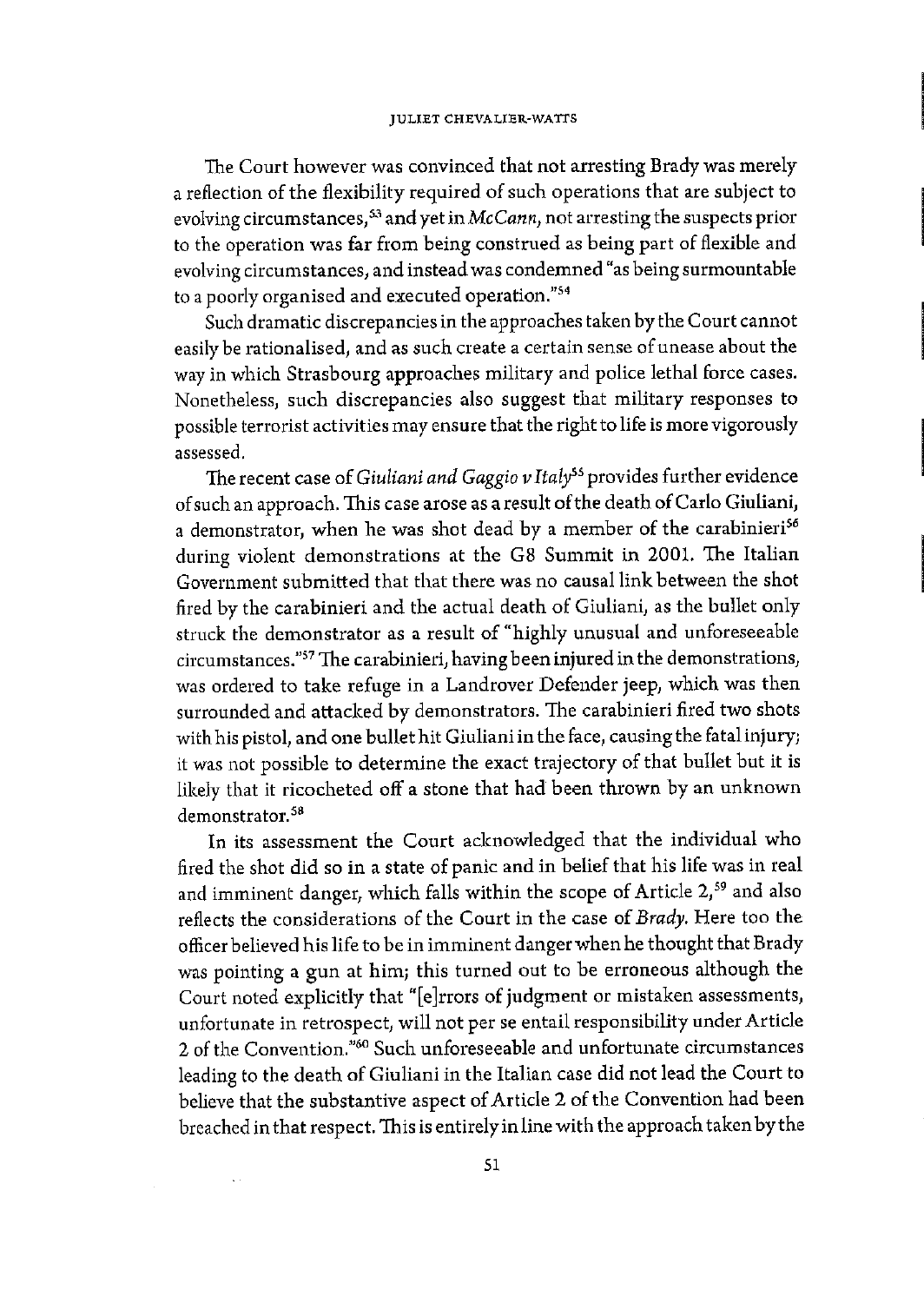Court *inMcCann* also because "the use offorce ... where it is based on an honest belief which is perceived ... to be valid at the time but subsequently turns out to be mistaken"61 is entirely reasonable as "to hold otherwise would be to impose an unrealistic burden on the State and its law-enforcement personnel in the execution of their duty.<sup>"62</sup> The paper concurs fully with the Court's approach to this issue and acknowledges that the approach is mirrored in respect to both military and police lethal force cases. However, with regard to the issue of the planning and control of the operation, Strasbourg was keen to distinguish the case of *McCann* from the present case.

It will be recalled that in the case of *McCann,* the European Court determined that the planning and the control of the operation rendered inevitable the use oflethal force, thus not adequately taking into consideration the right to life of the three terrorist suspects. 63 The Court in *Mc Cann* did acknowledge that the authorities were not in possession of full facts, as only the terrorist suspects would have been fully aware of their plans, thus the Government could plan and control the operation on no more than the "basis of incomplete hypotheses."<sup>64</sup>

In the case of *Giuliani,* the Italian authorities were dealing with the GS Summit, where they were required to ensure the safety of Heads of State, various officials, Genoese citizens and thousands of demonstrators. Although this was not an archetypal terrorist operation, the Italian authorities were very much conscious of the risk of terrorist intervention during the Summit, so the Government asserted that "substantial precautions had been taken in case the situation degenerated<sup>"65</sup> although it was known that violent individuals and anarchists had made it to the city of Genoa in readiness for the Summit. With this in mind, the Italian Government maintained that it would not have been possible to have foreseen exactly what circumstances would transpire, except with "the aid of a clairvoyant"<sup>66</sup> thus the Italian Government was operating on a similar basis to that of *McCann* and *Brady,* where operations were planned as far as was possible, but where it was acknowledged that circumstances may change rapidly as events unfolded. The Court in *Giuliani* accepted tacitly that chance must play some part in the actions of the Stage agents, as "the risk of disturbances was unpredictable and depended on how the situation developed."67 This reflects the approach taken by the Court in the case of *Brady.* In this case, the team leader of the operation called the strike earlier than planned, meaning that other officers were not yet in position. As a result, the victim was still in the process of entering the Club via a window and in the confusion, appeared to make a threatening movement, in the belief of PC Bell;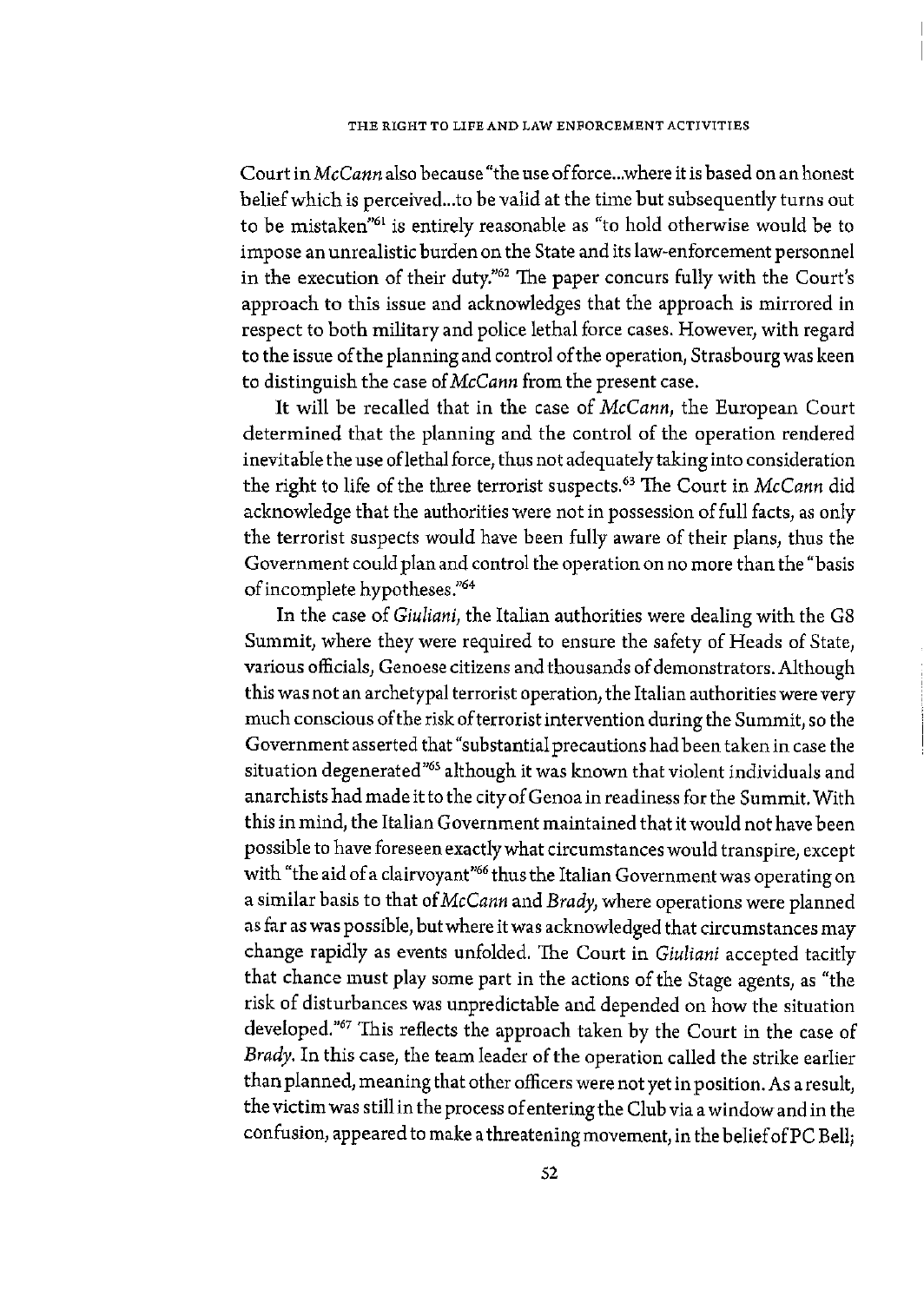PC Bell then shot dead Brady. As it turned out, Brady was carrying a torch, and not a gun, as perceived by PC Bell. Brady's accomplices all fled the Club on hearing the gunshot and were not prevented from leaving the scene as the police back up team had failed to arrive.<sup>68</sup> The Court acknowledged that the operation could have been carried out more efficiently and clearly there was an element of chance that affected the final outcome of the operation, that of the death of James Brady, but the Court failed to make any link between the elements of chance operating that caused PC Bell to shoot Brady.<sup>69</sup>

Yet, this element of chance was starkly ignored in the preceding case of *McCann.* In the instant case, whilst two of the SAS soldiers were closing in on two of the suspects, totally coincidentally a police car siren sounded nearby, whilst at the same time one of the suspects appeared to register the threat of the soldiers. It is likely that the sound of the siren and the realisation of the nearby State agents triggered the perceived aggressive and threatening moves by the suspects, thus leading the soldiers to open fire. 1he Court stated that such actions lacked the degree of caution expected from the use of firearms by State agents in a democratic society.70 However what the Court also failed to take into consideration, as noted by the dissenters, is that shooting to wound, or attempting to arrest could have been highly dangerous because it was thought very likely that one of the suspects was about to detonate a bomb, which would have been done by merely pressing a button on a trigger device. In such circumstances, triggering the bomb would have caused devastation in the city, thus the soldiers had to ensure that the suspects were incapable of pressing the button. In the circumstances therefore, it does not seem unreasonable that when events had taken such a sudden turn for the worse that the soldiers should try to ensure the safety of themselves and civilians. What is clear however is that this militant approach adopted by the Court in *McCann* was not followed in the later police lethal force cases, even when circumstances were influenced by elements of chance, the atmosphere was volatile and there were noted shortcomings in the operations.

In the most recent case of *Giuliani,* the applicants identified a number of shortcomings in the preparation and conduct of the operation, including: the communications system that did not allow the different agents to be able to communicate directly with each other; the failure to circulate relevant information about the demonstration leading State agents to attack an authorised march; and the lack of co-ordination between the state agents.<sup>71</sup> The Court acknowledged that the attack on the authorised march was unlawful and arbitrary but the Court was mindful of the fact that the unlawful attack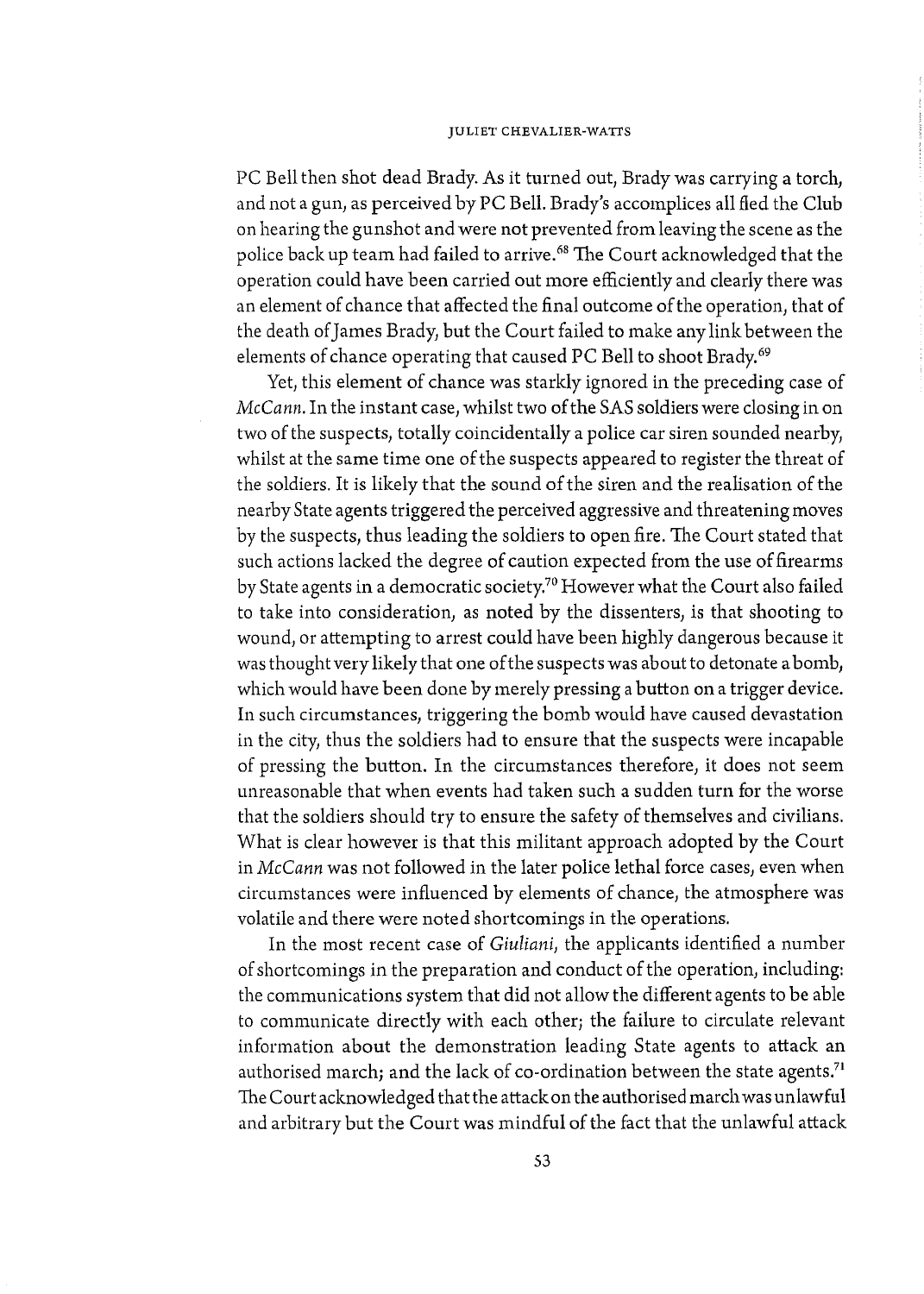did not have a direct bearing on the events that lead to Giuliani's death on Piazza Alimonda, as that event took place some hours after the attack on the march.72 However, I am uncertain that such a distinction can be made so easily. The European Court relied on the opinion of the Genoa District Court, stating that the reaction of the demonstrators,"while the aforesaid arbitrary actions were occurring", were that of defending themselves, whilst the actions of the demonstrators at the event that that led to the death of Giuliani were the actions of individuals bent on revenge as a result of the earlier arbitrary attack on the march.73 I cannot concur that the chain of causation was broken and that the shooting of Giuliani was not as a direct result of the earlier unauthorised actions of the Stage agents.

Notwithstanding the author's submission that the unauthorised attack by State agents on demonstrators is directly linked to the revenge attack by the demonstrators on the carabiniere, the Court further attempts to distance its findings from that of the observations in *Mc Cann.* I do concur that there was no specific target at the G8 Summit, as there was in the *Death on the Rock* case, or indeed in the case of *Ergi*, however, in relation to this point, the Court notes that the "situation was somewhat ill-defined" and agencies were faced with "rapidly unfolding and dangerous situations" and as such were "required to make crucial operational decisions" and the event that led to Giuliani's death could not have been foreseen.<sup>74</sup> In light of the evidence, the Court was unable to establish that any shortcomings in the planning and conduct of the operation led to the death of Giuliani.

It is disquieting that in the case of *McCann,* the Court felt justified in criticising the actions of Soldier G, one of the SAS soldiers deployed in the operation. The Court took time to note that Soldier G carried out a "cursory external examination of the car" in which the suspected bomb was located, and that his suspicions that a bomb could not be ruled out led to working hypotheses on which the actions of the remaining soldiers were based, leading to almost unavoidable recourse to lethal force.<sup>75</sup> The Court commented that there was a failure to make provision for any margin of error.<sup>76</sup> However, in the case of *Giuliani*, Strasbourg discounts any State agent error as being a trigger for recourse to lethal force, even though the carabiniere responsible for the victim's death was in a state of panic and stress, had limited training and experience, and was injured.77 The Court was swift to acknowledge that the State agents were acting under enormous strain at the end of a long day in the face of rapidly developing and dangerous circumstances. The factors acknowledged in *Giuliani* as being unfortunate but ultimately irrelevant with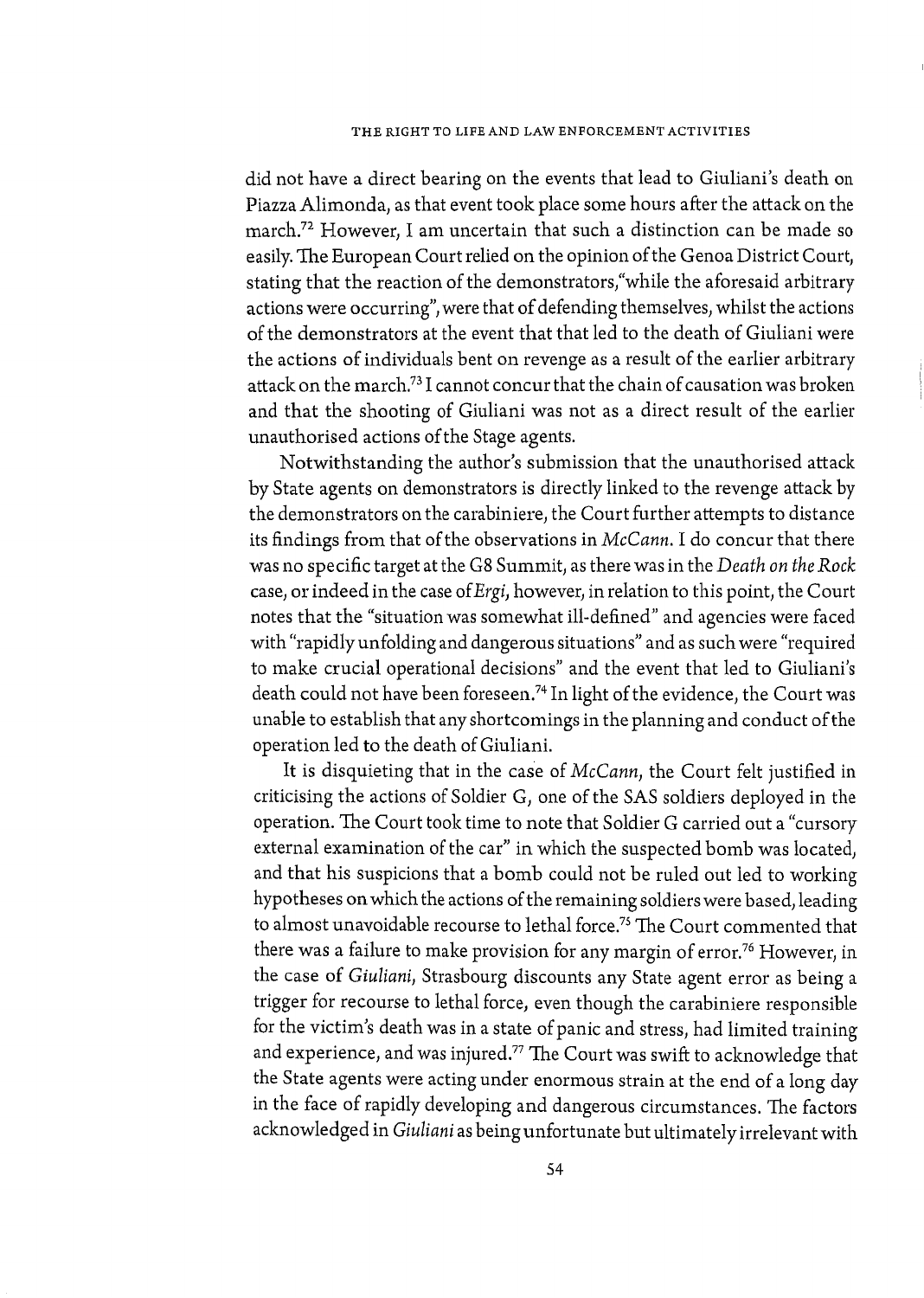### JULIET CHEVALIER-WATTS

regard to the death were deemed to be of critical importance in the case of *McCann.* I am unconvinced that such factors in the two cases really can be distinguished so simplistically.

My view finds support in the dissenting opinions of Judges Bratza and Sikuta in the case of *Giuliani.* The dissenters note that whilst the exact events that occurred in the Piazza Alimonda between the carabiniere and the demonstrators could not have been foreseeable, it was entirely foreseeable that where there was such a volatile situation then the occupants of the jeep would be at risk. Added to that volatile situation was a young, inexperienced carabiniere, who had sustained injury, who was by his own admission, in a state of panic and for all intents and purposes, without protection. This resulted in the recourse to lethal force, which could only have been as a result of shortcomings in the control and direction of the operation. The dissenters cannot concur that there was no direct link between the operation leading to the stranding of the jeep and its occupants and the death of Carlo Giuliani.78

Such apparent disparities in the Court's methods of scrutiny of police and military lethal force cases are not easily rationalised although there may be an argument that Strasbourg may be influenced in its decisions due to the differences in the perceived roles and operational methodologies of the police and the military. For instance, police are considered to be the enforcers of legislation, thus acting for and on behalf of the general public and the State, whereas the military are perceived to be in the role of defender of the State, with greater access to firepower, more autonomy than the police and therefore recourse to lethal force may be higher. Indeed, research suggests that Special Forces do operate with greater autonomy than would necessarily be expected of police forces.79 If this is so, then perhaps it is not unreasonable for the European Court of Human Rights to impose more stringent conditions on military lethal force cases to ensure that State agent actions are contained with the requirements of the Convention.<sup>80</sup> This however is merely conjecture and is certainly not explicitly acknowledged in any manner by Strasbourg. Without any judicial rationale, the inconsistency in approach by the Court with regard to police and military operations is a double edged sword. On the one hand, the disparities give rise to a sense of disquiet; there may be anomalies in the manner in which the right to life is construed, which may undermine the very ethos of the Convention. On the other hand, the apparent disparity may ensure that, in some circumstances, the right to life is firmly entrenched, even in the face of the exigencies of the so-called war on terror.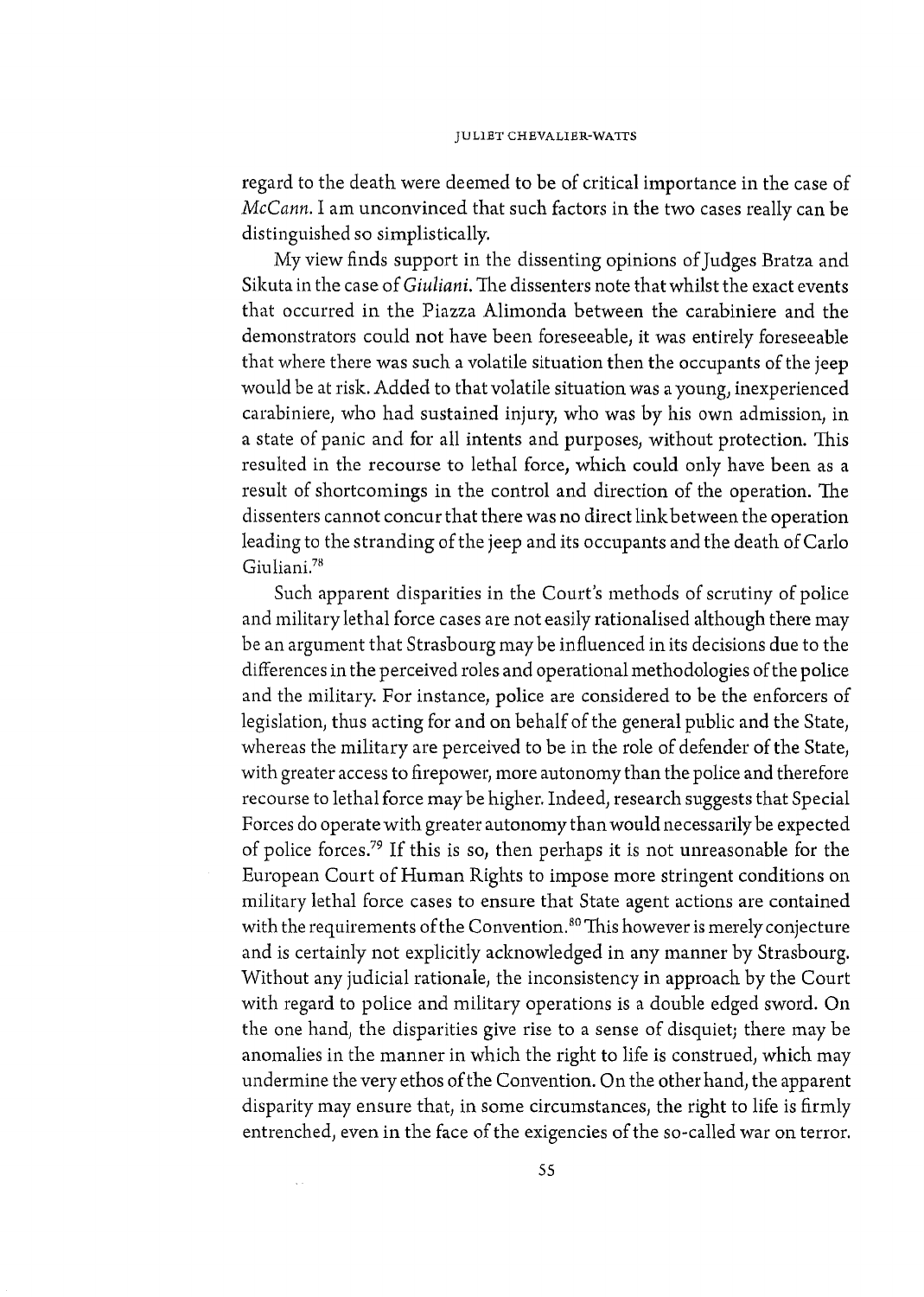With that in mind, I will return then to the issue with which this paper started, that of the shooting dead of Jean Charles de Menezes, the Brazilian electrician, on the London Underground by British police.

# **The Shooting of Jean Charles de Menezes**

Two weeks after the London city terrorist bombings in 2007 Jean Charles de Menezes was on his way to work but unbeknownst to him he was the subject of police surveillance as he had been mistaken for Hussain Osman, a suspect from the previous day's failed suicide bombing attempt. Menezes' movements were tracked by police and at all times he proceeded at a calm pace, that was until he arrived at the Underground, and on seeing a train entering the station, he broke into a run and boarded the train. This theoretically unextraordinary action of running to catch a train tragically triggered his death. At the sight of de Menezes breaking into a run, the police initiated emergency action, boarding the train, apprehending de Menezes and shooting the Brazilian eight times.<sup>81</sup> Later investigations revealed a list of tragic errors throughout the execution of the operation that led to his mistaken shooting. The errors included:

- Failure to identify de Menezes positively as Hussain Osman;
- Failure to arrest de Menezes prior to entering the Underground system, as was instructed by the Commander of the operation;
- Failure to put in place alternative tactical options
- Alteration of evidence after the shooting. 82

The Crown Prosecution Service decided that no individual police officer should face prosecution, although due to the operational errors, the Office of Commissioner, as the employer of the Metropolitan Police officers was found in breach of the *Health and Safety at Work Act 1974,* however the jury in that case noted that the operational Commander should bear no responsibility.<sup>83</sup> At the recent inquest into the fatal shooting, the jury found an open verdict, thus no unlawful killing, after direction by the coroner. The Independent Police Complaints Commission has also recommended that none of the senior officers be disciplined.<sup>84</sup>

It must be remembered that the shooting dead of Jean Charles de Menezes "occurred in the light of the growing fear of the war on terror",<sup>85</sup> which reflects a new era in the methods of terrorist operations and their subsequent control. Such a new era must surely focus the minds of politicians and law enforcement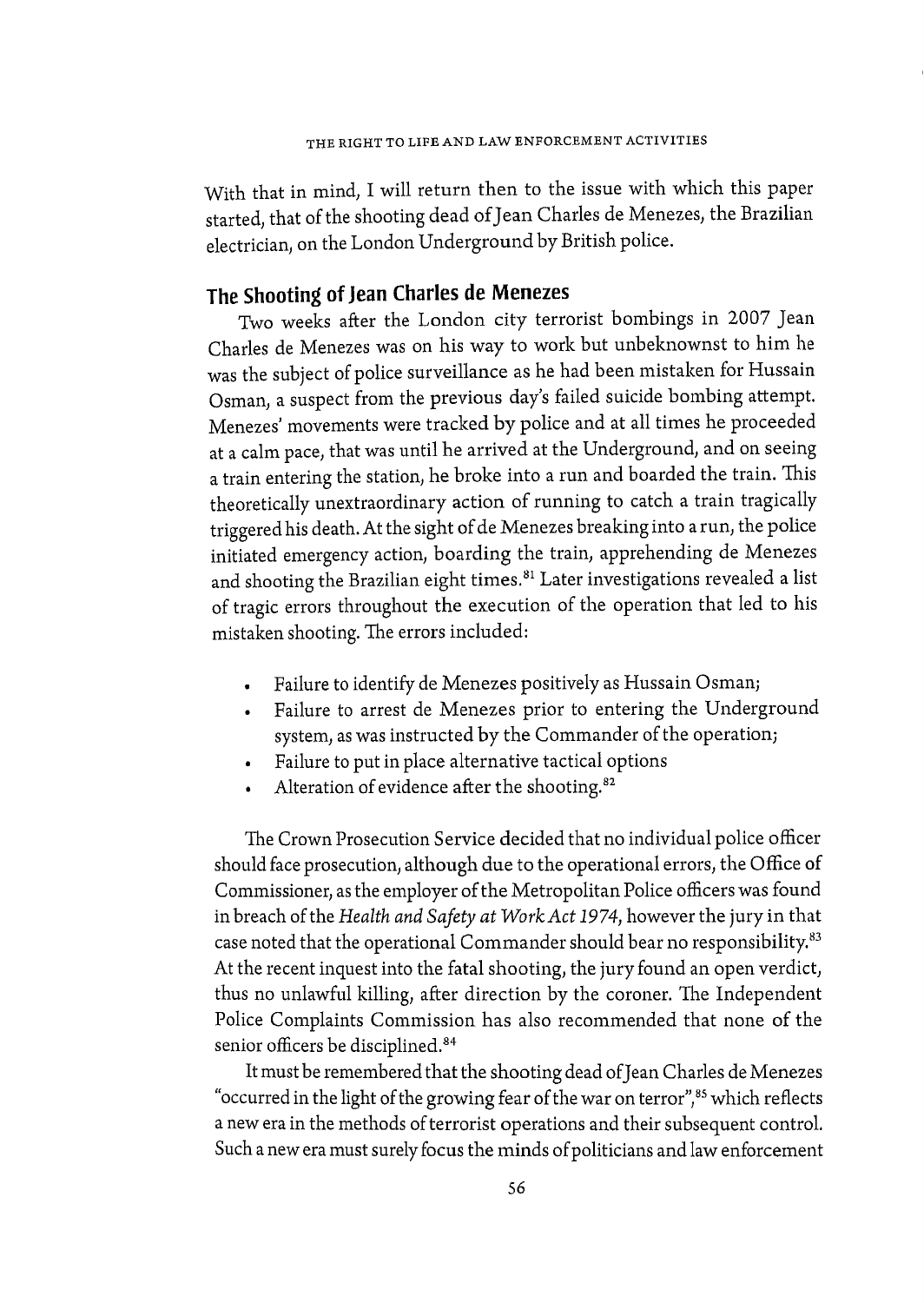agents alike and responses to perceived threats and possible attacks are led by a growing need instil public confidence and thwart the devastating consequences of terrorist attacks.<sup>86</sup> Nonetheless, it must also be at the forefront of law enforcement agents that whilst terrorism requires a robust response from a State, it must be balanced with the obligations under Article 2, that of the right to life. The question to be asked therefore is: did the actions of the police breach the obligations imposed under Article 2 in relation to Jean Charles de Menezes' right to life? 'This question has yet to be answered formally as no case has been brought to the European Court of Human Rights but one may hypothesise as to the possible outcome based on the preceding jurisprudence.

As has been noted, mistakes that have led to recourse to lethal force have been found to be Article 2 compatible by Strasbourg in a number of police lethal force operations; the opposite may be said to be true in relation to military lethal force operations. The Independent Police Complaints Commission (IPCC) noted a catalogue of errors littering the police operation that led up to the death of de Menezes, yet the IPPC has made it clear that blame should not be apportioned to specific State agents, and the public inquiry found an ambiguous open verdict, so providing no clear answer as to any avenue of responsibility. I submit that in the likelihood of de Menezes' family bringing a case successfully before Strasbourg, the Court would be bound by cases such as *Brady*, Bubbins v United Kingdom,<sup>87</sup> Andronicou and Constantinou v *Cyprus*,<sup>88</sup> and the case of *Giuliani*.<sup>89</sup> If the Court is to follow this line of cases, then it is unlikely that the United Kingdom would be found to have breached the Brazilian's right to life, regardless of the quality of the planning and carrying out of the operation. If this is so, then de Than's poignant remark that the European Court's "tendency to find that the police have not failed in their Convention duties"90 will remain unchallenged once again. I am not of the opinion that this would be a satisfactory outcome, certainly in terms of the complying with the obligations under Article 2 of the Convention, yet equally I am keenly aware of the huge challenge facing the authorities when attempting to balance liberty, security and State accountability. Perhaps then it is sadly ironic that if de Menezes had died at the hands of military agents carrying out a terrorist operation, the Court would be likely to find that the United Kingdom would have breached its obligations to respect the Brazilian's right to life, thus suggesting that in certain circumstances a military response may provide a suitable method of balancing the thorny issue of terrorism and the right to life.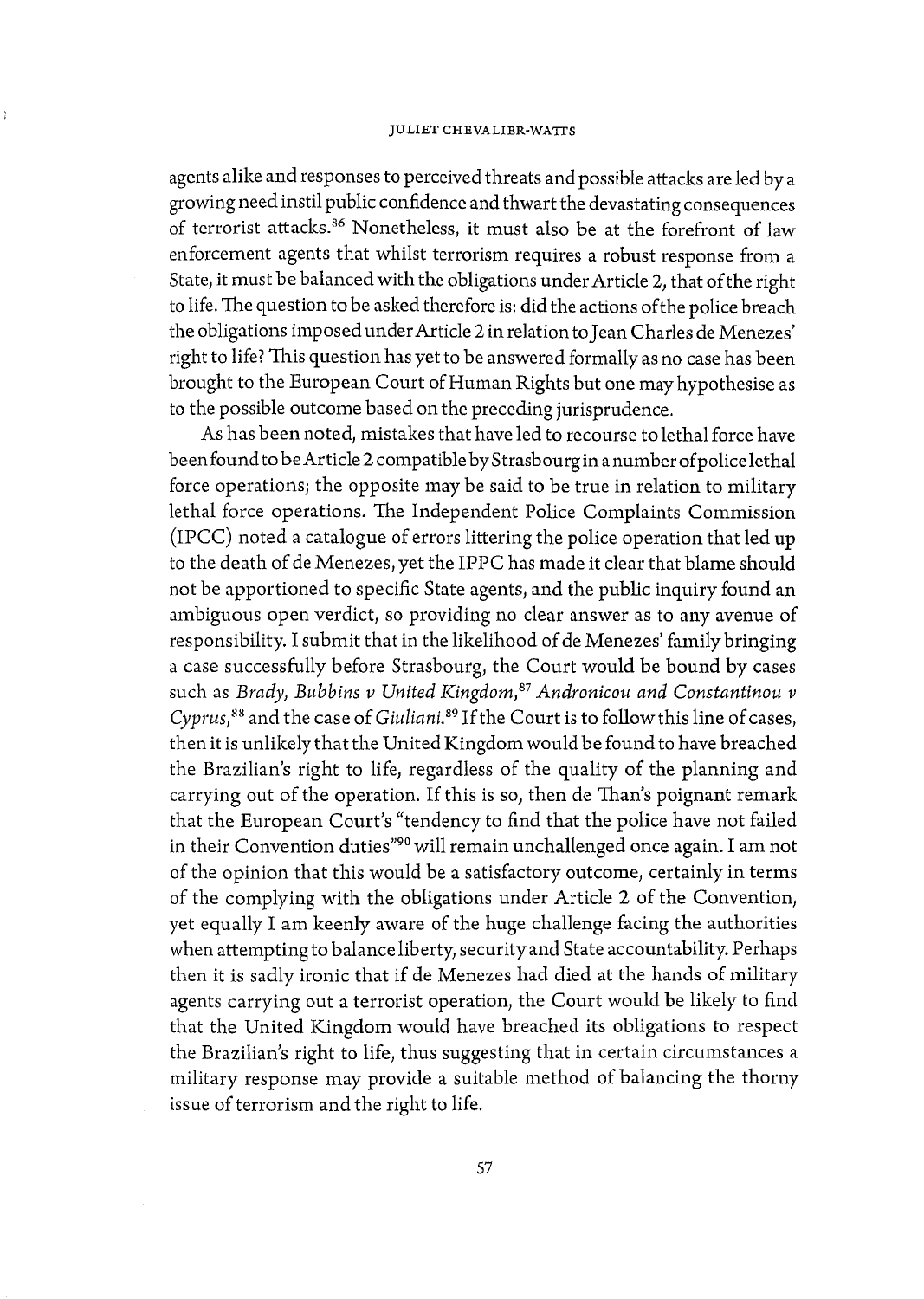### THE RIGHT TO LIFE AND LAW ENFORCEMENT ACTIVITIES

# **Notes**

- *McCann and Others v United Kingdom* (1995) 21 EHRR 97, ECHHR at [147].  $\mathbf 1$
- $\overline{2}$ Juliet Chevalier-Watts "A Rock and a Hard Place: Has the European Court of Human Rights Permitted Discrepancies to Evolve in Their Scrutiny of Right to Life Cases?" *International Journal of Human Rights* 14 no. 2 (2010): 301.
- Ibid: 302.  $\mathbf{3}$
- $\ddot{4}$ Juliet Chevalier-Watts "Effective Investigations Under Article 2 of the European Convention on Human Rights: Securing the Right to Life or an Onerous Burden on a State?" *European Journal of International Law* 21 no. 3 (2010): 702.
- *McKerr v United Kingdom* Application No.28883/95 Judgment 4 May 2001 at [llO].  $\mathsf S$
- MJanis, R Kay, A Bradley *European Human Rights Law Texts and Materials* (Oxford  $\ddot{\phantom{a}}$ University Press, Oxford, 3rd ed 2008), 130.
- Alistair Mowbray "The Creativity of the European Court of Human Rights" *Human*   $\overline{7}$ *Rights Law Review* 5 no. 1 (2005): 78.
- *McCann,* above n 1 at [192].  $\bf{8}$
- $\mathbf{Q}$ Ibid, at [147].
- 10 *Giuliani and Gaggio v Italy Application No.23458/02 Judgment 25 August 2009.*
- ll Federico Sperotto "Violations of Human Rights During Military Operations in Chechnya" *Working Papers Human Rights and Human Welfare* 41 (2007): 5.
- 12 For further discussion, refer to Juliet Chevalier-Watts "Has Human Rights Become *Lex Specialis* for the European Court of Human Rights in Right to Life Cases Arising from Internal Armed Conflicts" *The International Journal of Human Rights* 14 no. 4 (2010): 584-602.
- 13 *Ergi v Turkey* (66/1997/850/1057) Judgment 28 July 1998.
- 14 Ibid at [75].
- 15 Ibid.
- 16 Ibid at [82].
- 17 Ibid.
- 18 Ibid at [35].
- 19 Ibid at [ 85].
- 20 Peter Rowe "Control Over Armed Forces Excercised by The European Court of Human Rights" *Working Paper Series Geneva Centre for the Democratic Control of Armed Forces*  56 (2002): l.
- 21 Ibid.
- 22 Vesselin Popovski "Terrorising Civilian as a 'Counter-terrorist Operation': Crimes and Impunity in Chechnya" *Southeast European and Black Sea Studies* 7 no. 3 (2007): 432-433.
- 23 Ibid: 434.
- 24 William Abresch "A Human Rights Law of Internal Armed Conflict: The European Court of Human Rights in Chechnya" *European Journal of International Law* 16 (2005): 754.
- 25 Ibid: 755-756.
- 26 Noam Lubell "Challenges in Applying Human Rights Law to Armed Conflict" *International Review of the Red Cross* 87 no. 860 (2005): 742.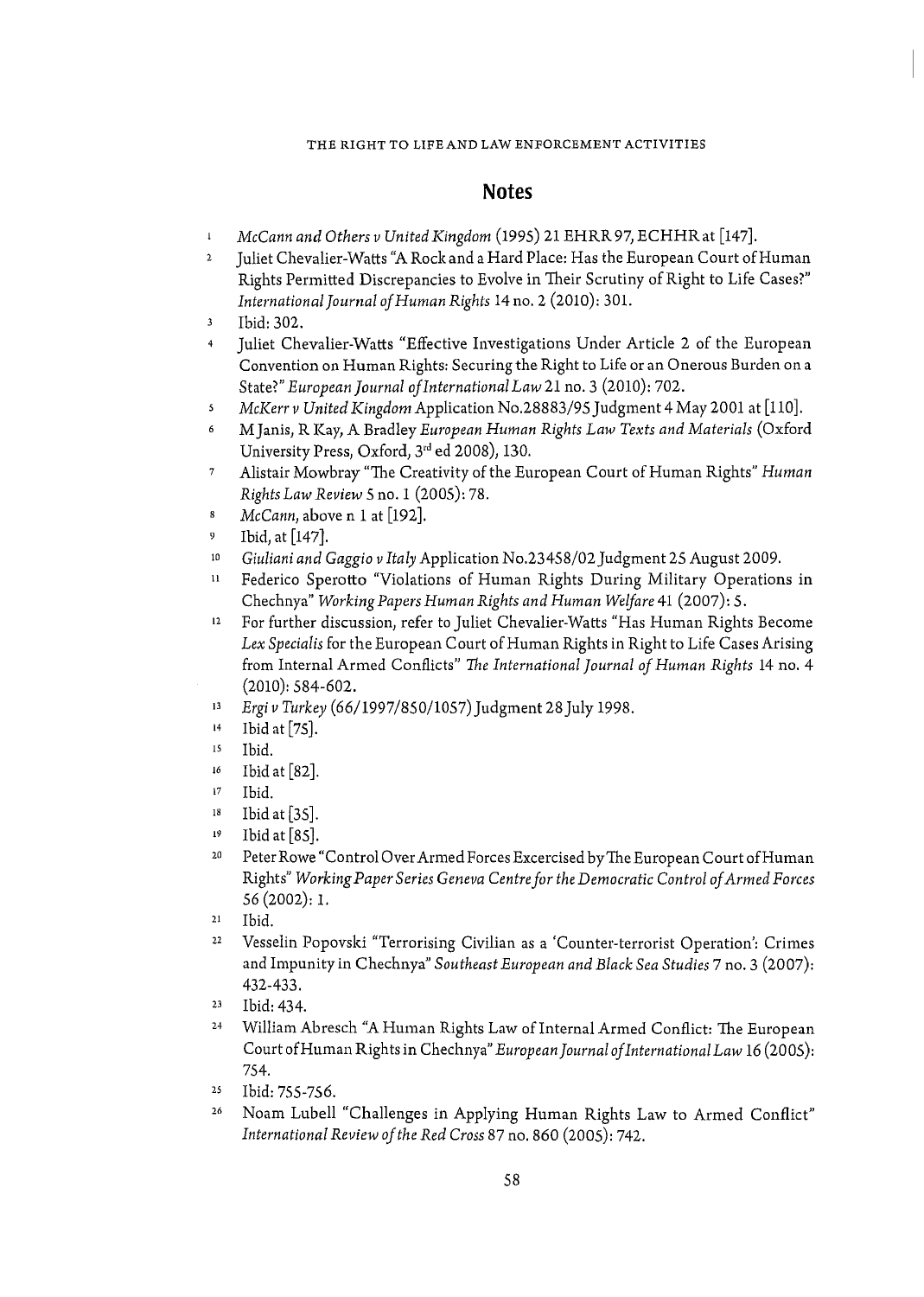### JULIET CHEVALIER-WATTS

- <sup>27</sup>*Isayeva, Yusupova and Bazayeva* 11 *Russia* Applications Nos 57947/00, 57948/00 and 57949/00 Judgment 24 February 2005.
- <sup>28</sup>*Isayeva v Russia* Application No 57950/00 Judgment 24 February 2005.
- <sup>29</sup> Above n 27.
- .1o *Isaye11a* 11 *Russia,* above n 28 at [15-28].
- <sup>11</sup>*Isaye11a, Yusupova and Bazayeva v Russia* above n 27 at [178] and *Isayeva v Russia* above n 28 at [lso].
- .12 *Isaye11a v Russia* above n 28 at [181].
- <sup>33</sup> *Isayeva, Yusupova and Bazayeva v Russia* above n 27 at [192].
- <sup>1</sup><sup>4</sup>*Ibid* at [197]-[200].
- <sup>35</sup> *Isayeva v Russia* above n 28 at [191].
- 36 Ibid.
- .17 Ibid at [201].
- <sup>38</sup> *Isayeva, Yusupova and Bazayeva v Russia* above n 27 at [208].
- $19$  Ibid at [210]-[211].
- 4n Ibid at [212].
- <sup>41</sup> McCann *v* United Kingdom above n 1 at [162]-[163].
- <sup>42</sup> Isayeva, Yusupova and Bazayeva v Russia above n 27 at [218]-[224].
- AJ *Isayeva* 11 *Russia* above **n** 28 at [221]-[223].
- 4• 1 Claire de Than "European Court of Human Rights - Mistaken Belief in Self-defence May Justify Use of Lethal Force" *Journal of Criminal Law* 65 October (2001): 417.
- 4, *Brady v United Kingdom* Application No 55151/00.
- · <sup>16</sup>**Ibid at 3 .**
- $47$  Ibid at 6.
- 48 Ibid at 9.
- · 19 Ibid.
- sn *McCann,* above n 1 at [204].
- s1 Ibid at [205].
- <sup>52</sup> Juliet Chevalier-Watts above n 2: 308-309.
- s.1 *Brady* above n 45 at 9.
- <sup>54</sup> Juliet Chevalier-Watts above n 2: 309.
- <sup>55</sup> Giuliani and Gaggio *v* Italy above n 10
- <sup>56</sup> The paramilitary police force of Italy under direction of the Rome police at the time of the GS Summit
- <sup>57</sup> Giuliani and Gaggio *v* Italy above n 10 at [173].
- ss Ibid at [218].
- $^{59}$  Ibid at  $[225]$ - $[227]$ .
- <sup>60</sup>*Brady* above n 45 at 9.
- <sup>61</sup> McCann above n 1 at [200].
- 62 Ibid.
- 6.1 Ibid at [201].
- <sup>64</sup> McCann above n 1 at [193].
- <sup>65</sup> Giuliani and Gaggio v Italy above n 10 at [186].
- <sup>66</sup> Ibid.
- 67 Ibid at [238].

 $\sim$  .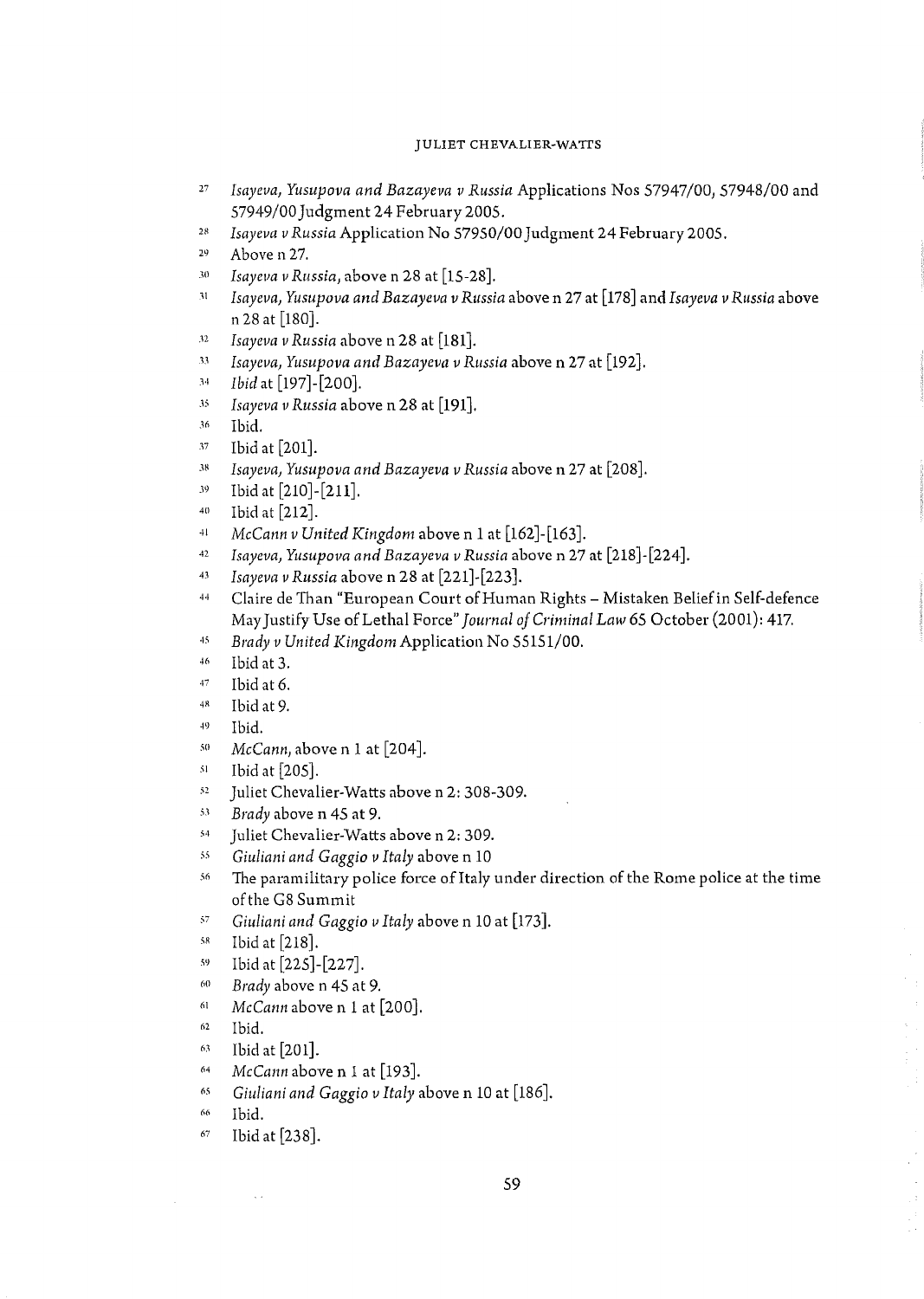### THE RIGHT TO LIFE AND LAW ENFORCEMENT ACTIVITIES

- <sup>68</sup> Brady above n 45 at 4.
- 69 Ibid at 9.
- <sup>10</sup>*McCann* above n 1 at [212).
- <sup>11</sup>*Giuliani and Gaggio v Italyaboven* 10 at [234].
- *n* Ibid at [235].
- " Ibid.
- $^{74}$  Ibid at [237]-[238].
- 1s *McCann,* above n 1 at [209]·[210].
- " Ibid at [210].
- " *Giuliani,* above n 10 at [236].
- $^{78}$  Ibid, partly dissenting opinion of Judge Bratza joined by Judge Sikuta at [15]-[16].
- <sup>79</sup> Interview with former operation member of the SAS, interviewed 28 August 2008. Interview conducted in confidence, and name of interviewee withheld by mutual consent.
- <sup>80</sup> Juliet Chevalier-Watts above n 2: 314.
- <sup>81</sup> Independent Police Complaints Commission, Stockwell One "Investigation into the shooting of Jean Charles de Menezes at Stockwell underground station on 22 July 2005'', 8Juiy2007 at [12]-[13.14).
- $^{82}$  Ibid at [20]-[20.3] and [20.5]-[20.115].<br> $^{83}$  Pichard Edwards and Cardon Boynas"
- 3 Richard Edwards and Gordon Rayner"Jean Charles de Menezes inquest:Jury reaches open verdict" *The* Telegraph,December 12, 2008, http://www.telegraph.co.uk/news/ uknews/law-and-order/3708063/Jean-Charles-de-Menezes-inquest-Jury-reaches· open-verdict.html accessed June 17, 2010.
- 
- <sup>84</sup> Ibid.<br><sup>85</sup> Juliet Chevalier-Watts, above n 2: 316.
- <sup>36</sup> Peter Kennison and Amanda Loumansky "Shoot to Kill Understanding Police Use of Force in Combatting Suicide Terrorism" *Crime, Law and Social Change* 47 (2007): 167.
- 
- <sup>87</sup>*Bubbins v United Kingdom* Application No 50196/99 Judgment 17 March 2005. 88 *Andronicou and Constantinou v Cyprus* (86/1996/705/897) Judgment 9 October 1997.
- 89 For discussion on *Bubbins v United Kingdom* and Andronicou and Constantinou v Cyprus refer to Juliet Chevalier-Watts, above n 2: 300-318.
- 90 Claire de Than above n 44.

# Bibliography

- Abresch, William "A Human Rights Law of Internal Armed Conflict: The European Court of Human Rights in Chechnya" *European Journal of International Law* 16 (2005): 741- 767.
- Chevalier-Watts, Juliet. ''A Rock and a Hard Place: Has the European Court of Human Rights Permitted Discrepancies to Evolve in Their Scrutiny of Right to Life Cases?" *International Journal of Human Rights* 14 no. 2 (2010): 300-318.
- Chevalier-Watts <sup>1</sup>Juliet. "Has Human Rights Become *Lex Specialis* for the European Court